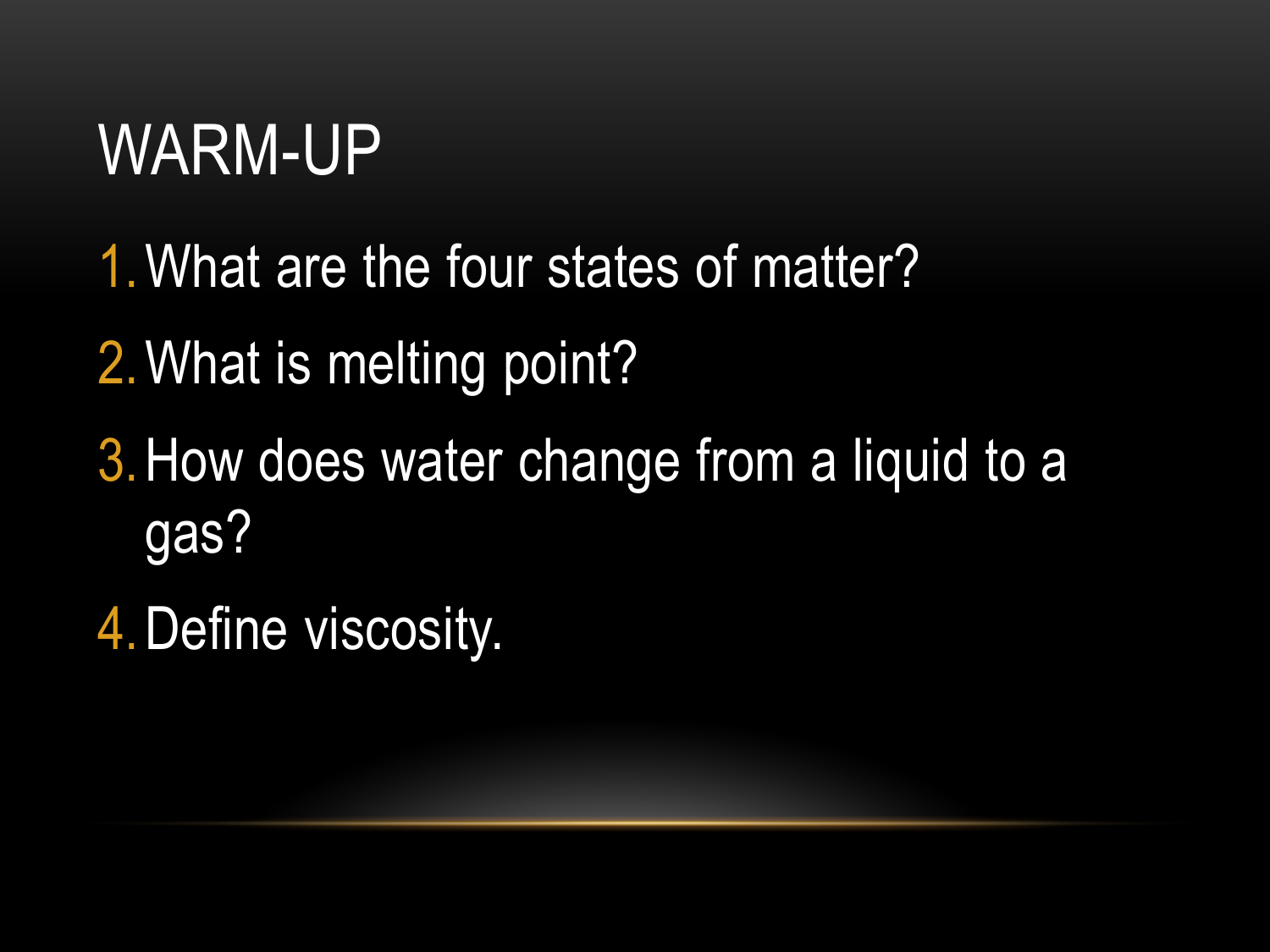#### STATES OF MATTER: WEB QUEST

With your lab partner, you will complete the web quest using MIddleSchoolChemistry.com. Follow the procedure to answer the following questions.

- 1. Google Search: Middle School Chemistry
- 2. Click on the Multimedia link.
- 3. Start in Chapter 1: Matter Solids, Liquids and Gases
- 4. Click on the first link under Chapter 1 Molecules Matter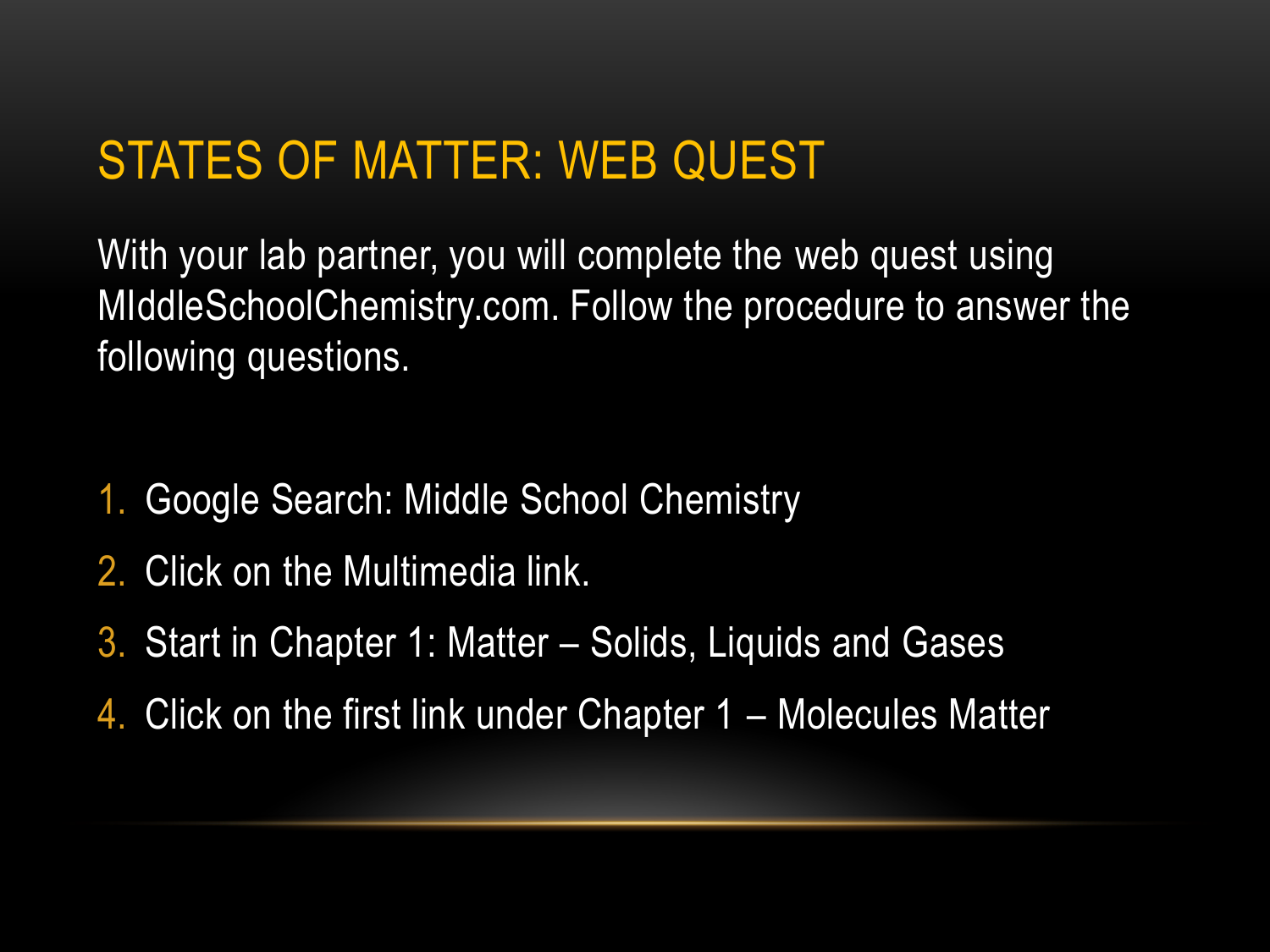

# STATES OF MATTER NOTES

#### Solids, Liquids, Gases and Plasmas

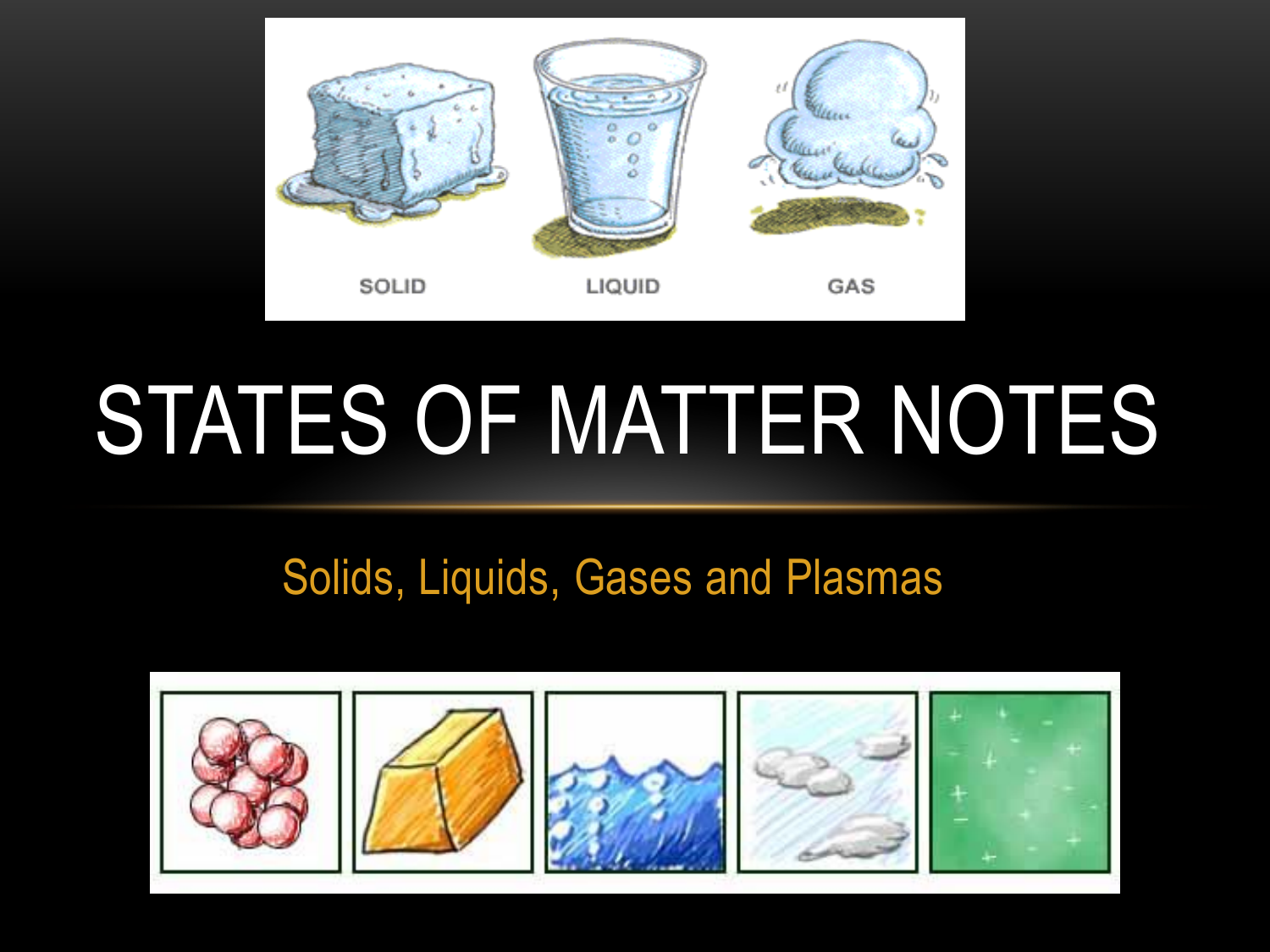## **STATES OF MATTER**

- **Matter is made of tiny particles (atoms, molecules, or ions) that attract other particles.**
- **These particles are constantly moving.**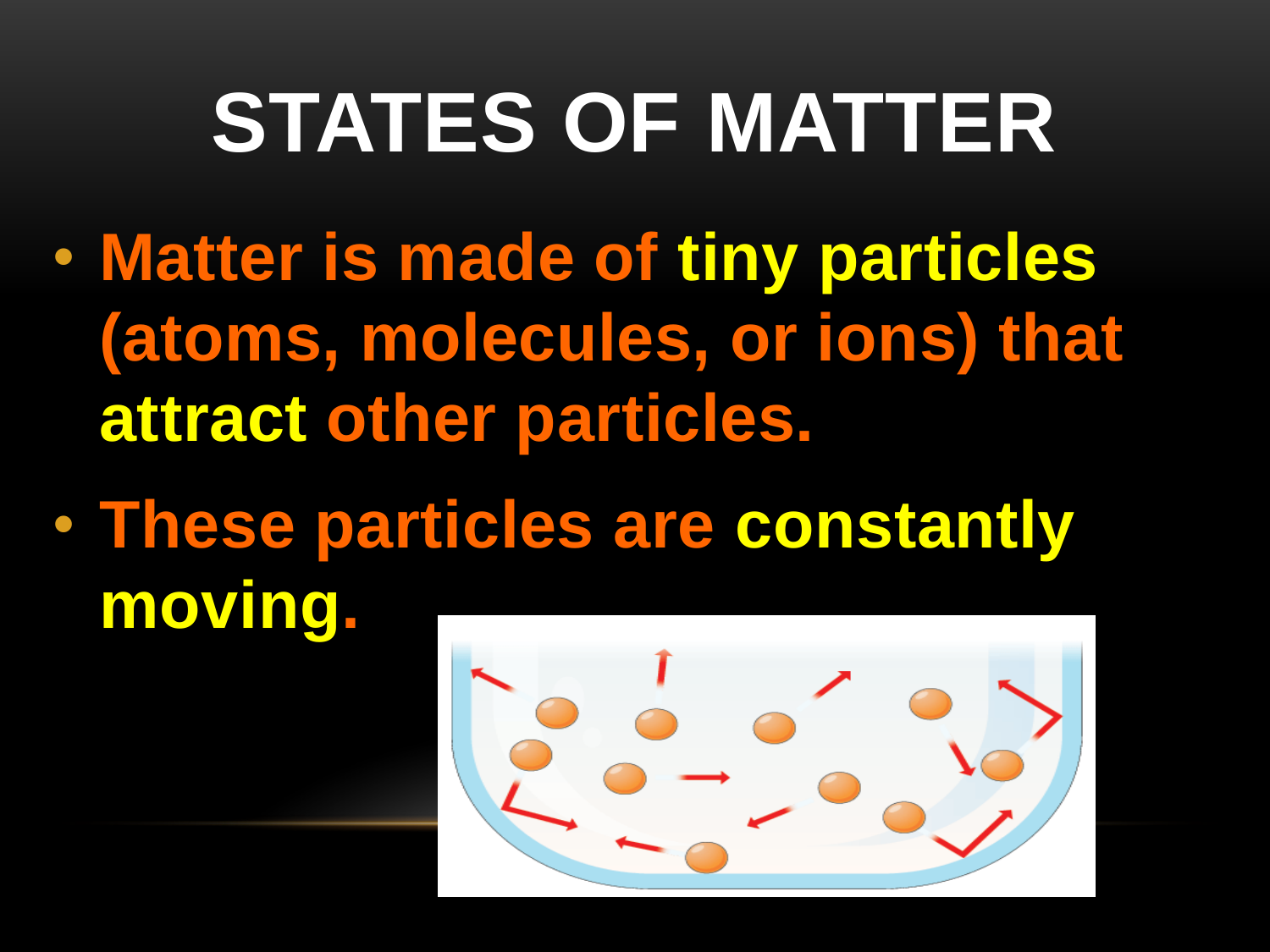**STATES OF MATTER** • **The motion of the particles and strength of attraction between particles determine a material's state of matter.**

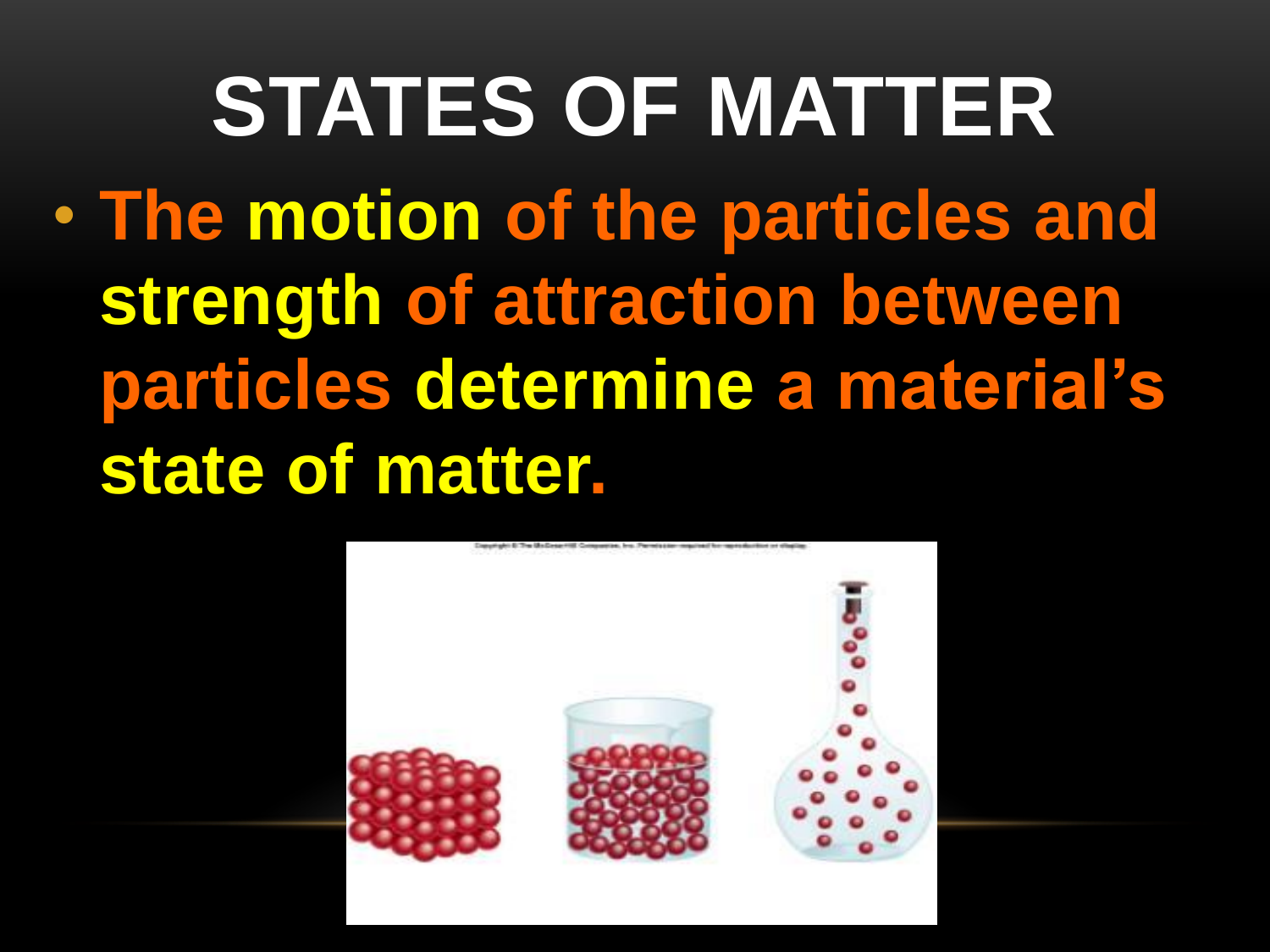#### **STATES OF MATTER**

• **Mass – the amount of matter in an object**



• **Volume – how much space an object occupies**

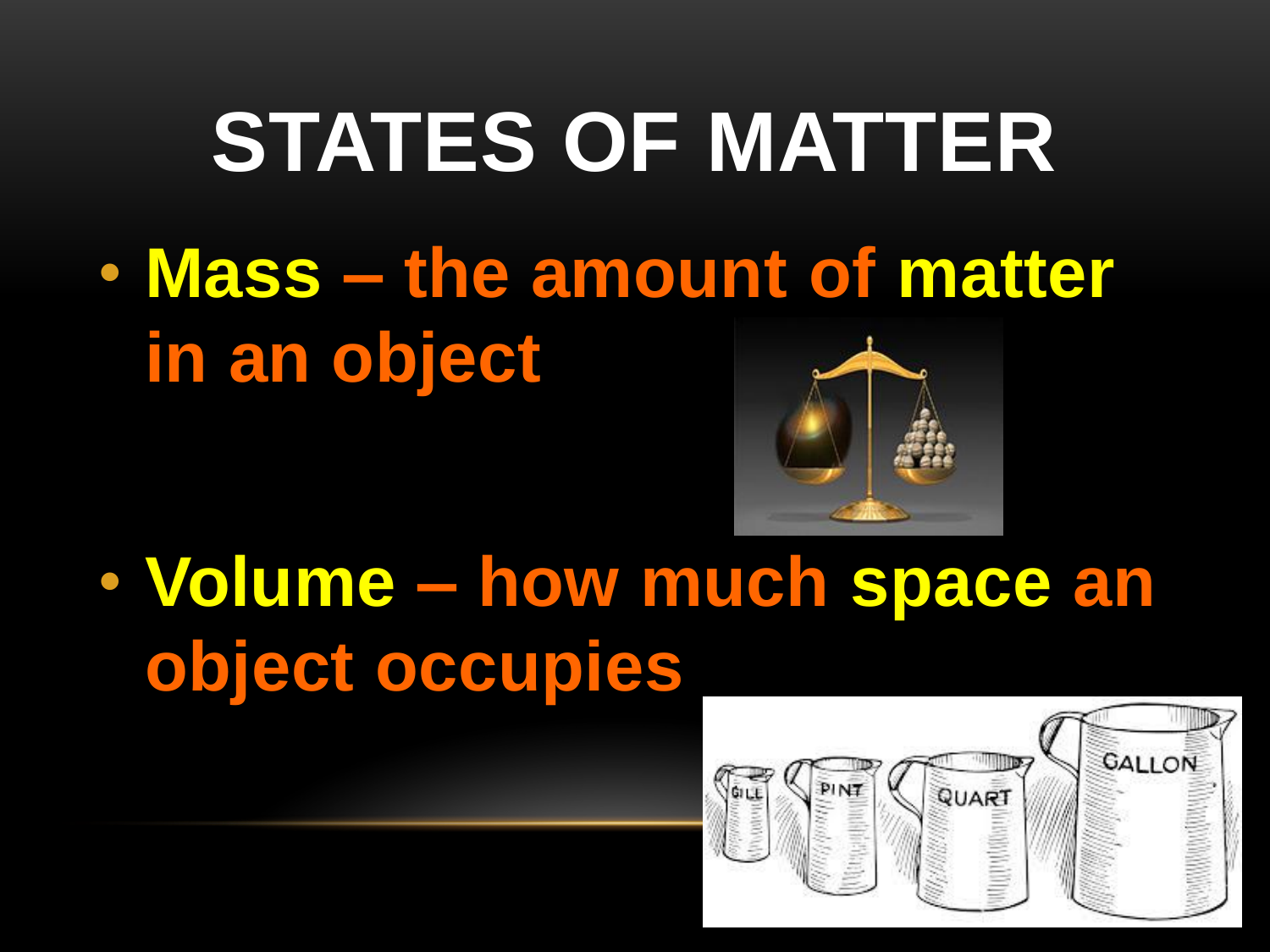## **STATES OF MATTER**

- **The three familiar states of matter are solid, liquid, and gas.**
- **Plasma is common in the universe, but not on Earth.**

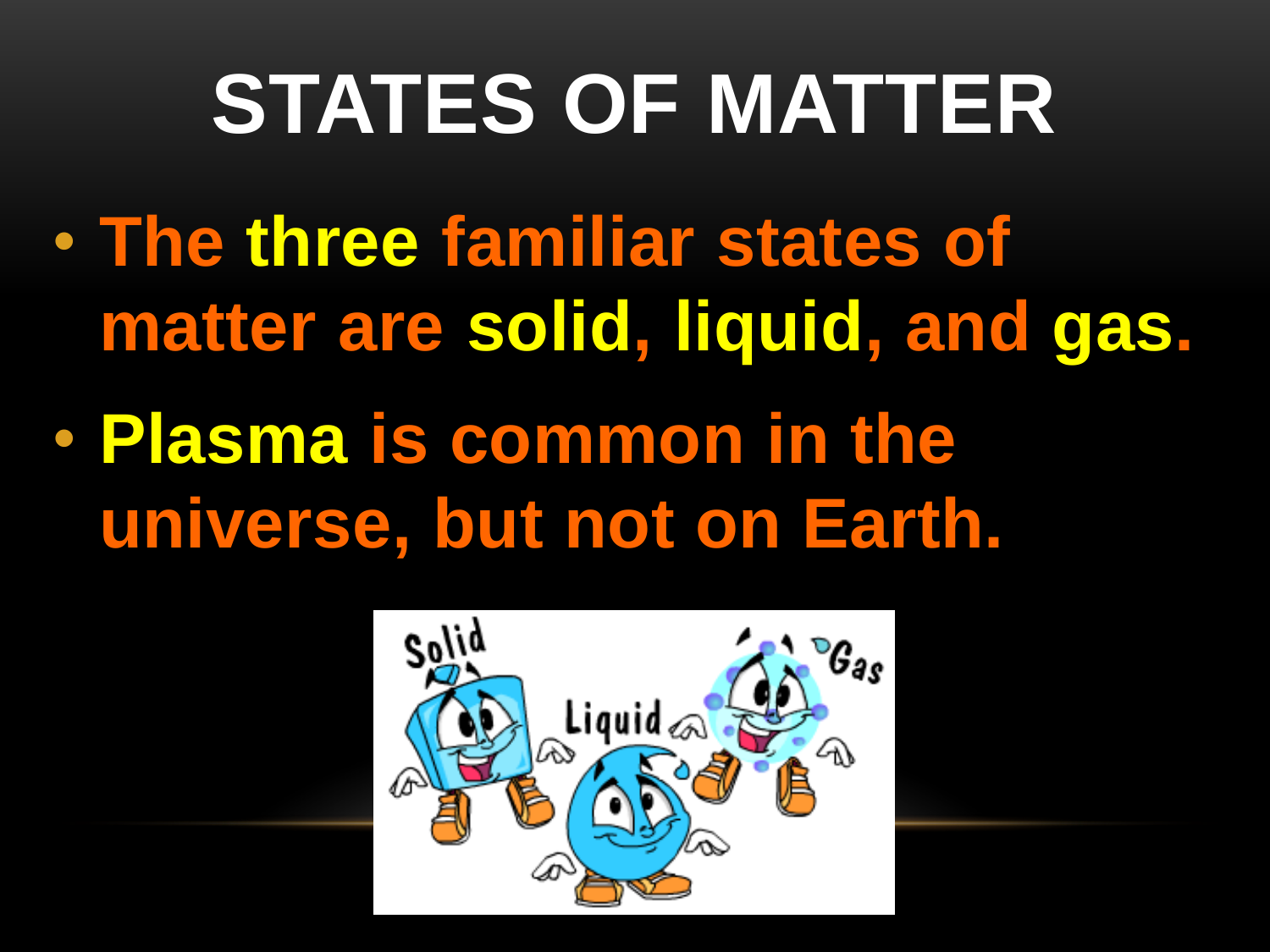## **SOLIDS**

- **A solid is matter with a definite shape and volume.**
- **Ex: tree, car**

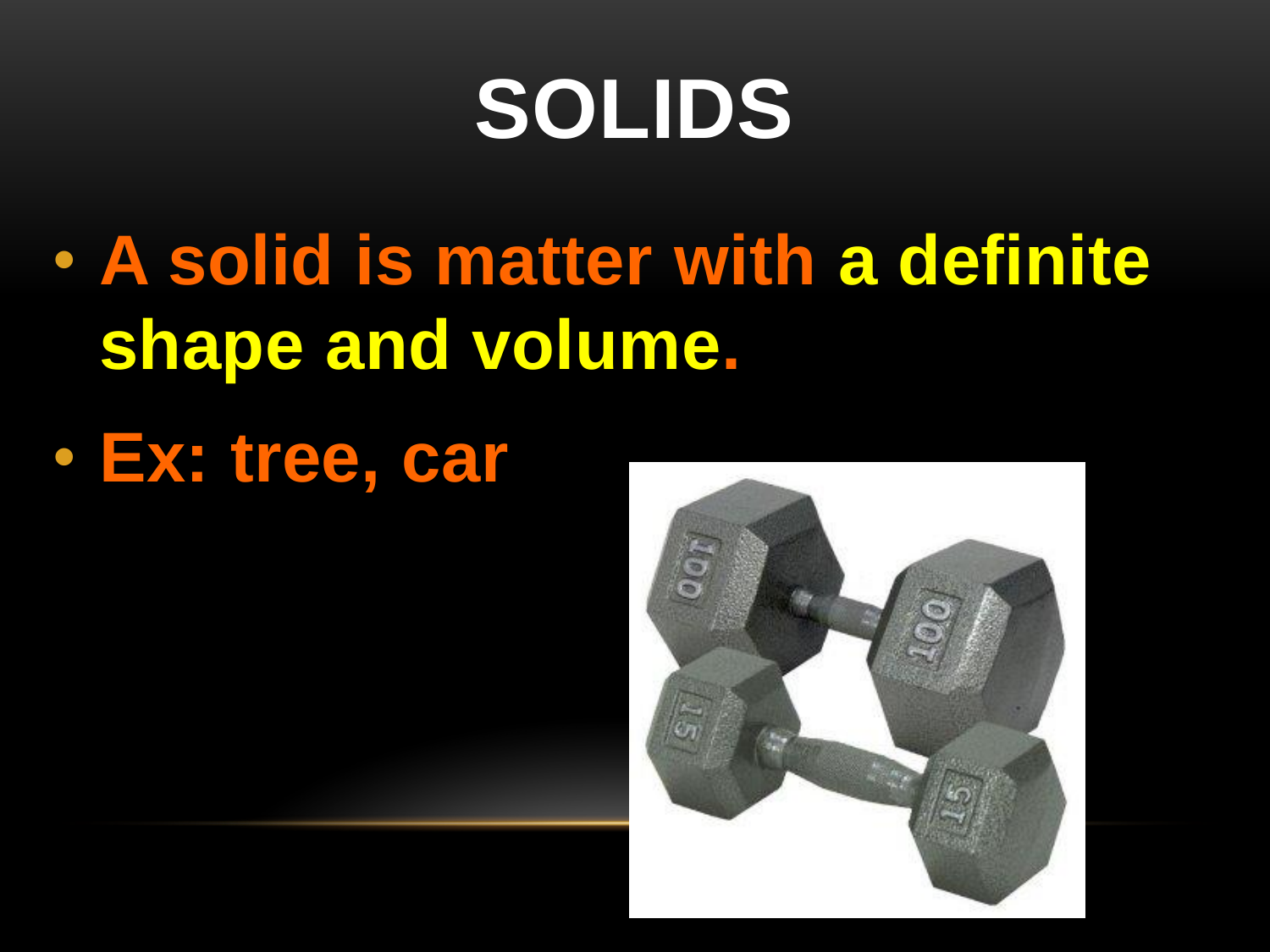# **SOLIDS**

- **Particles in a solid are packed closely together.**
- **Particles vibrate in place, but do not have enough energy to move out of their fixed position.**



SOLID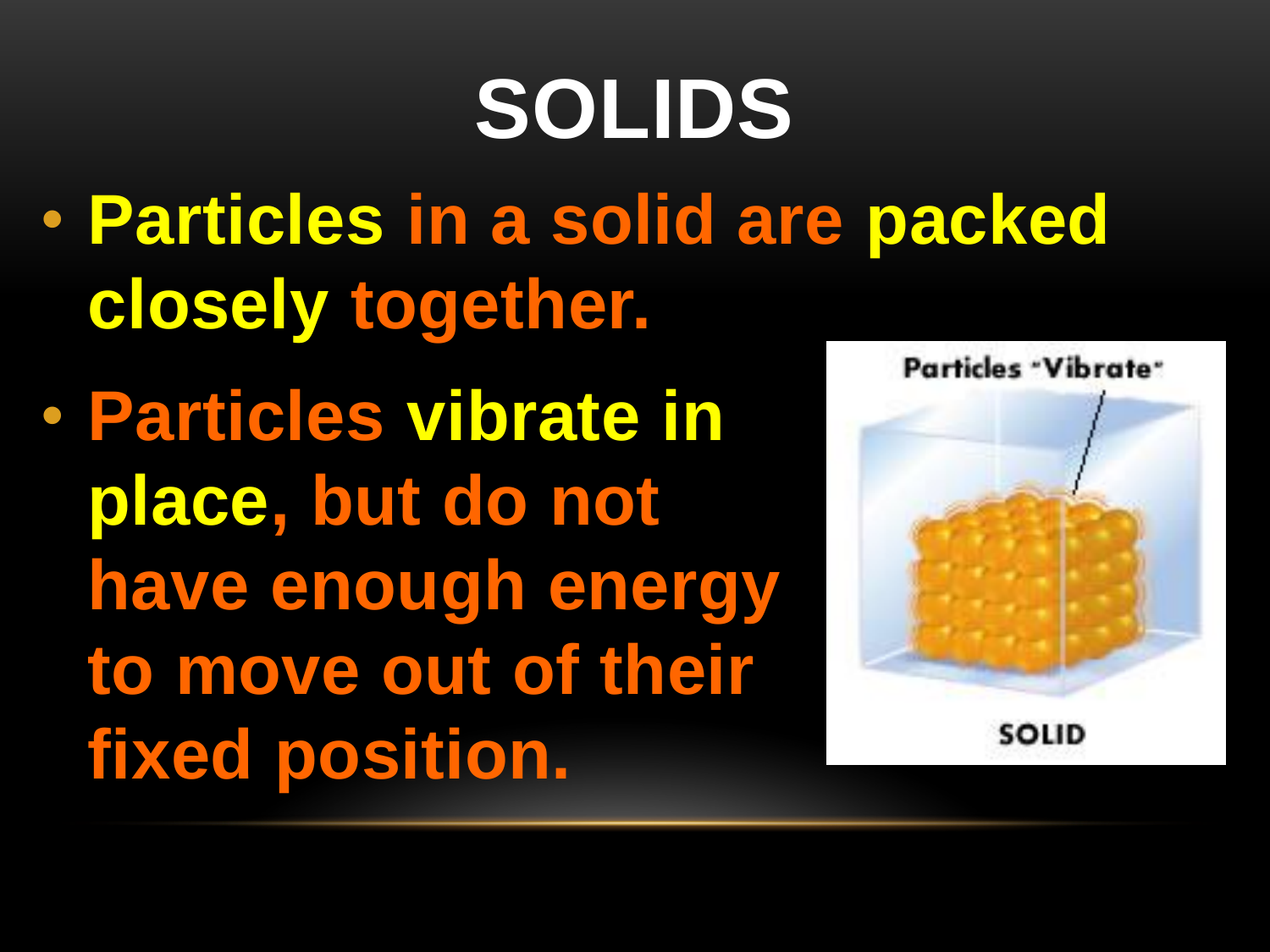## **LIQUIDS**

• **A liquid is matter that has a definite volume, but no definite shape.**

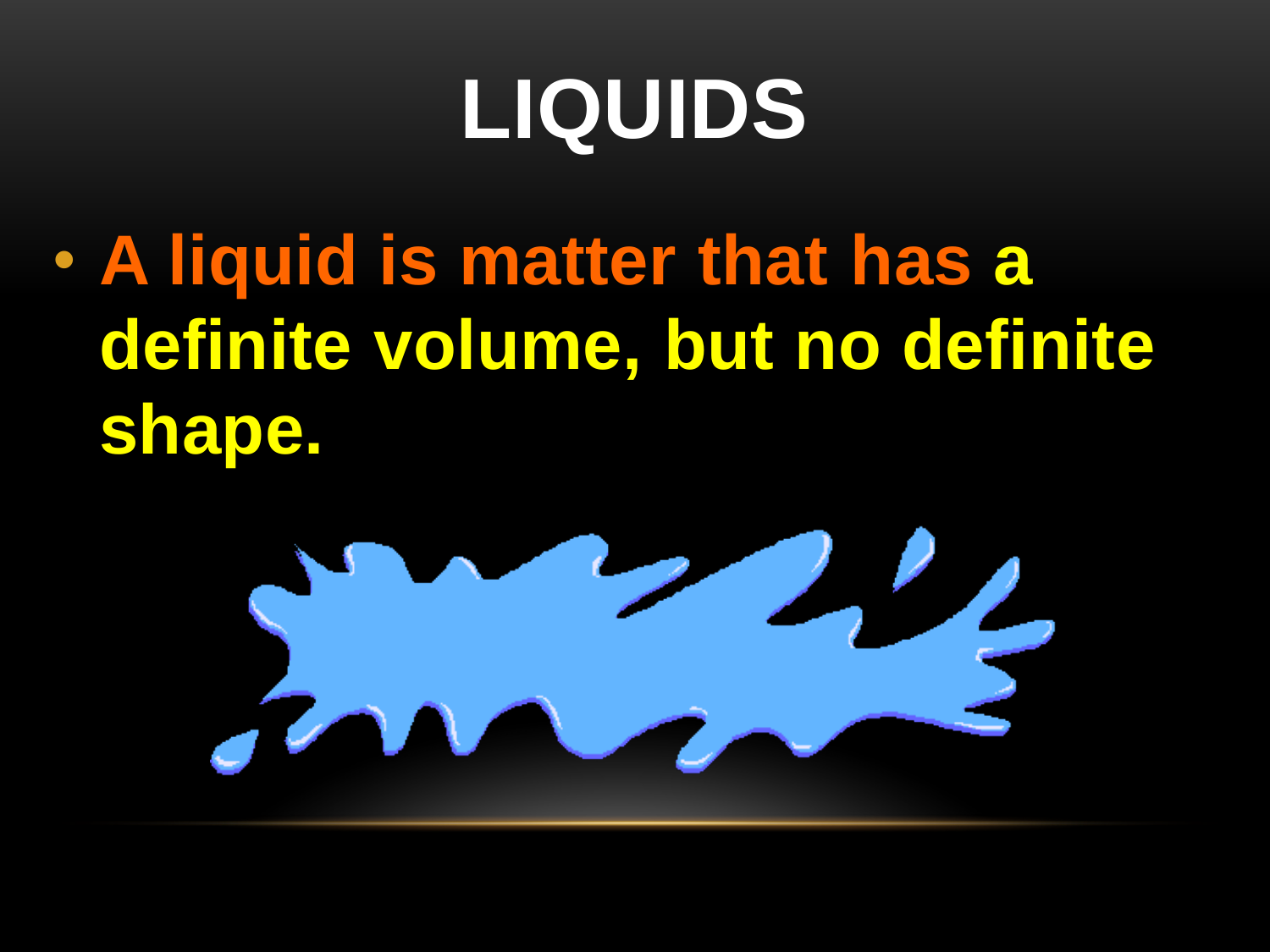## **LIQUIDS**

• **If you pour a liquid from one container to another, the liquid will form to the container, but the amount (volume) stays the same.**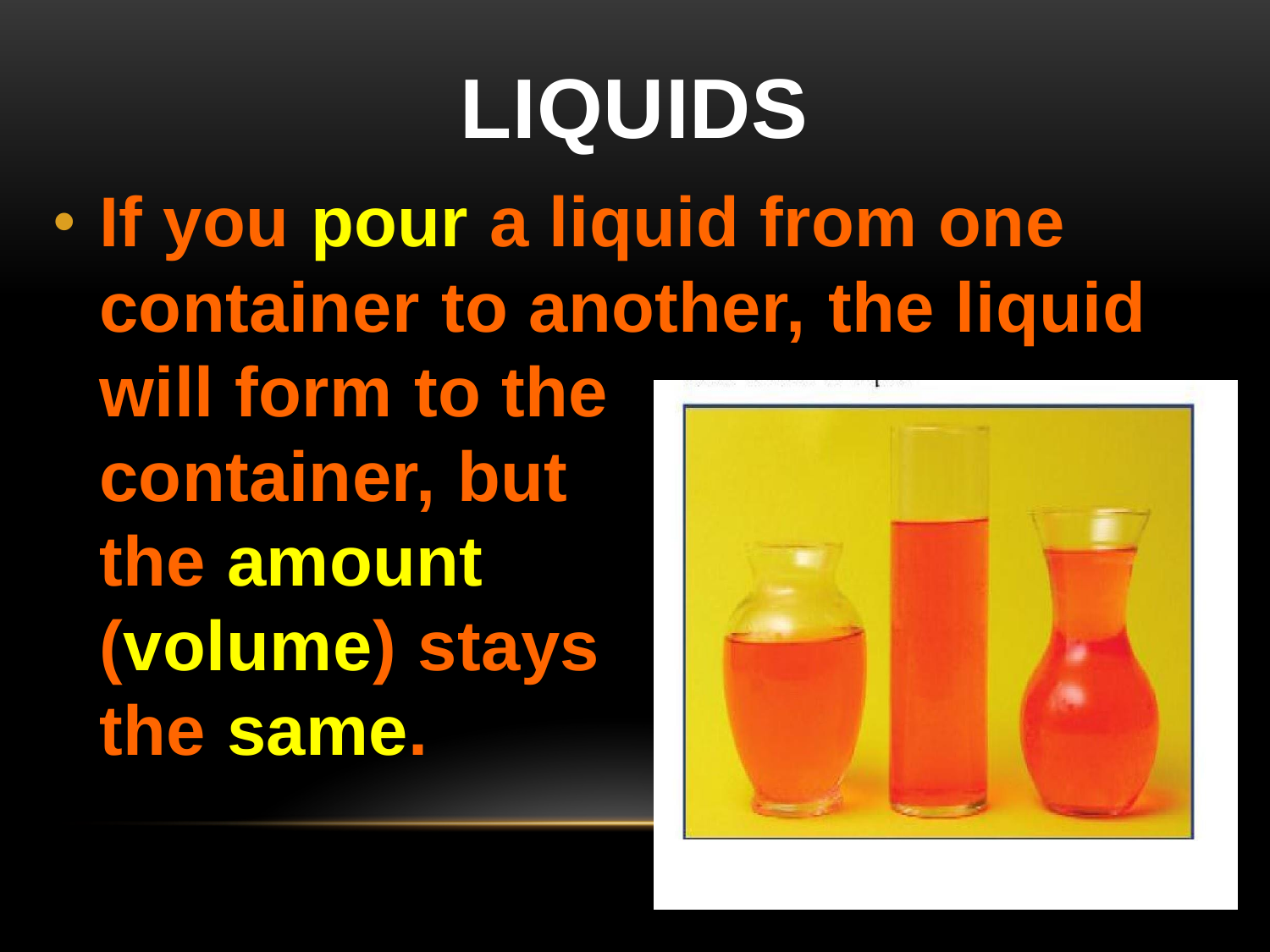## **LIQUIDS**

- **Particles in a liquid move more freely than particles in a solid.**
- **The particles have enough energy to move out**  of their fixed position, **enough energy to move far.**

Particles "Flow Freely"



LIQUID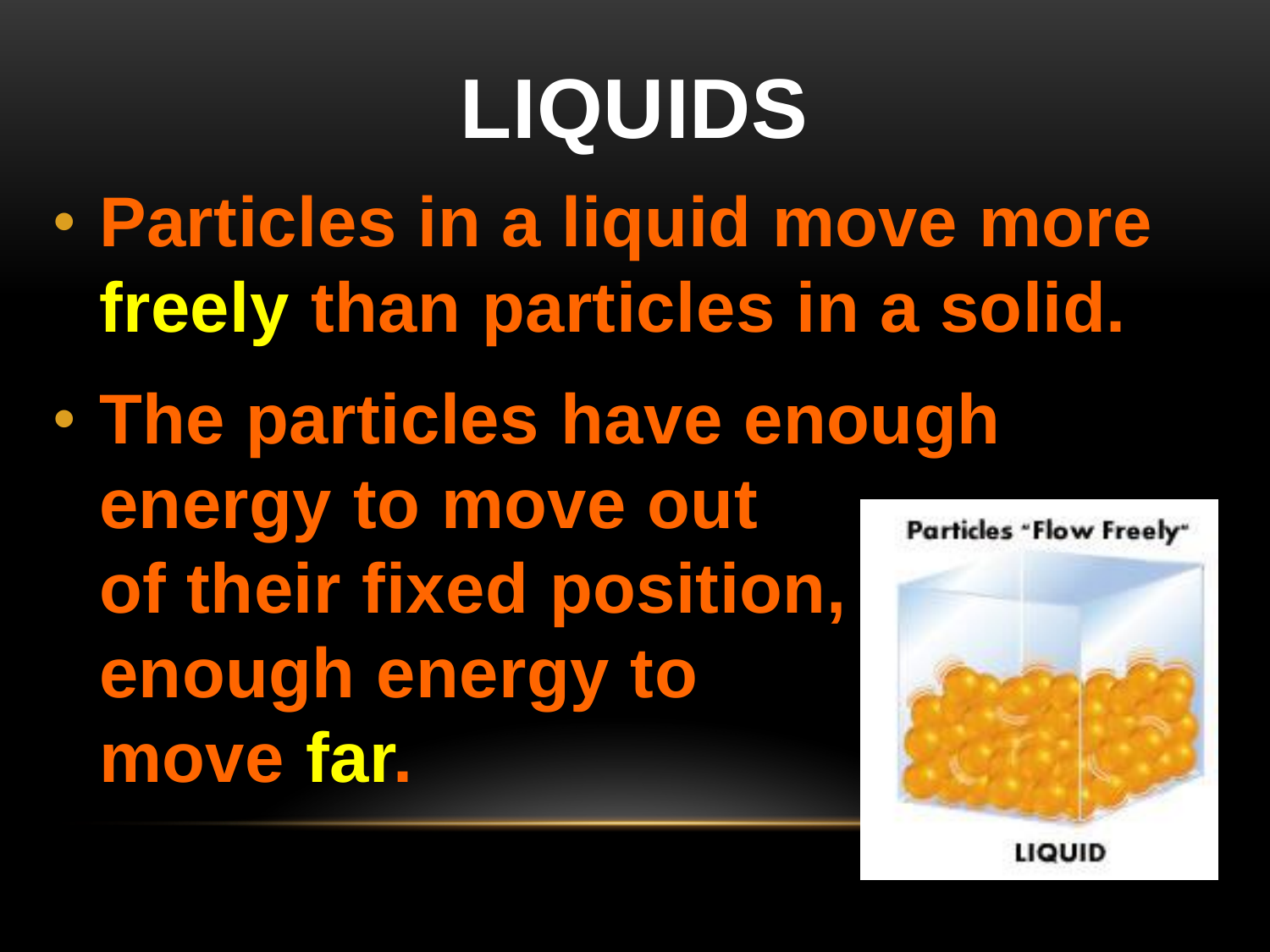## **VISCOSITY**

- **Viscosity is a liquid's resistance to flow.**
- **The slower a liquid flows, the higher the viscosity.**
- **Ex: Honey has high viscosity, water has low viscosity.**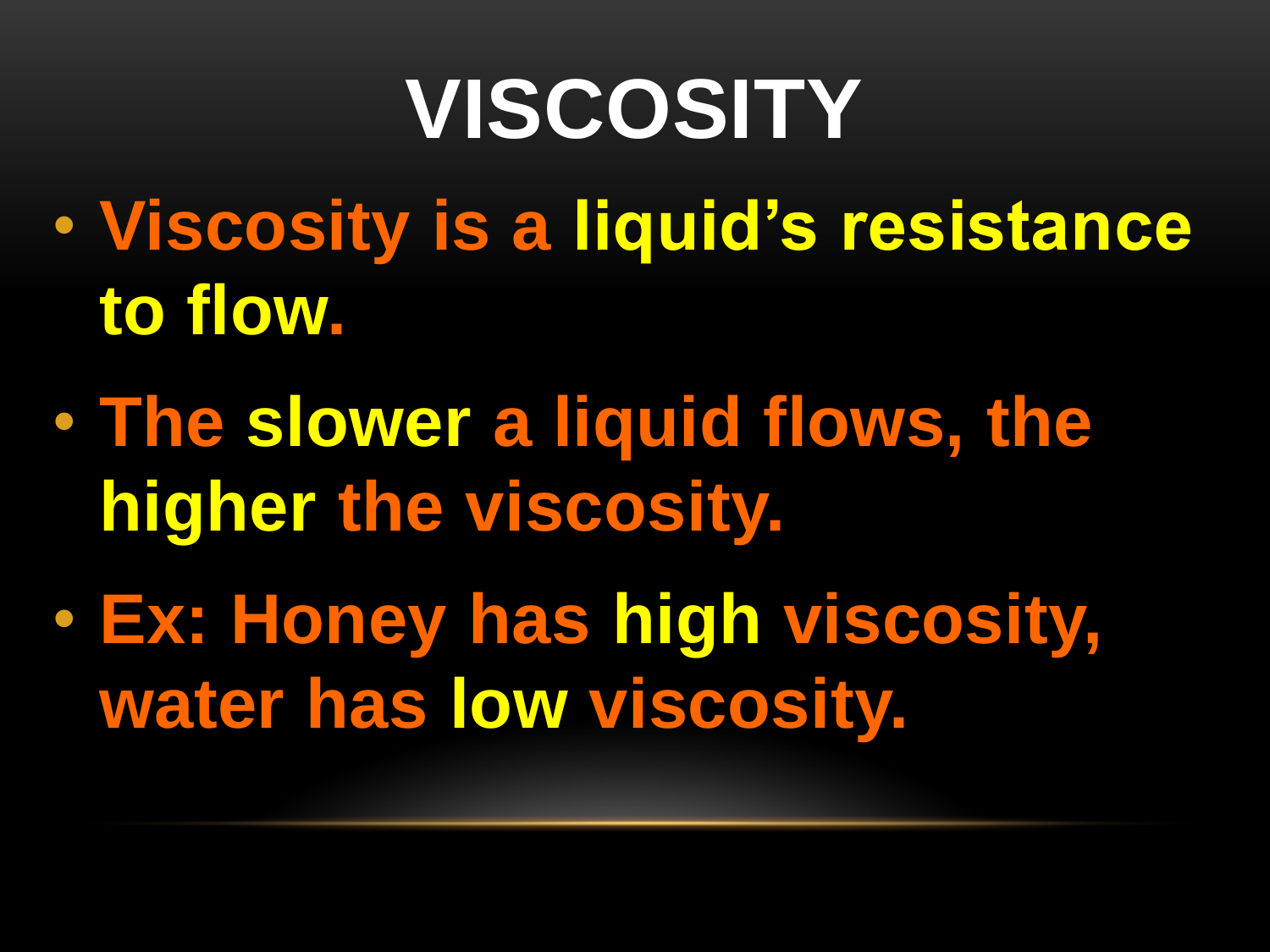#### **VISCOSITY**

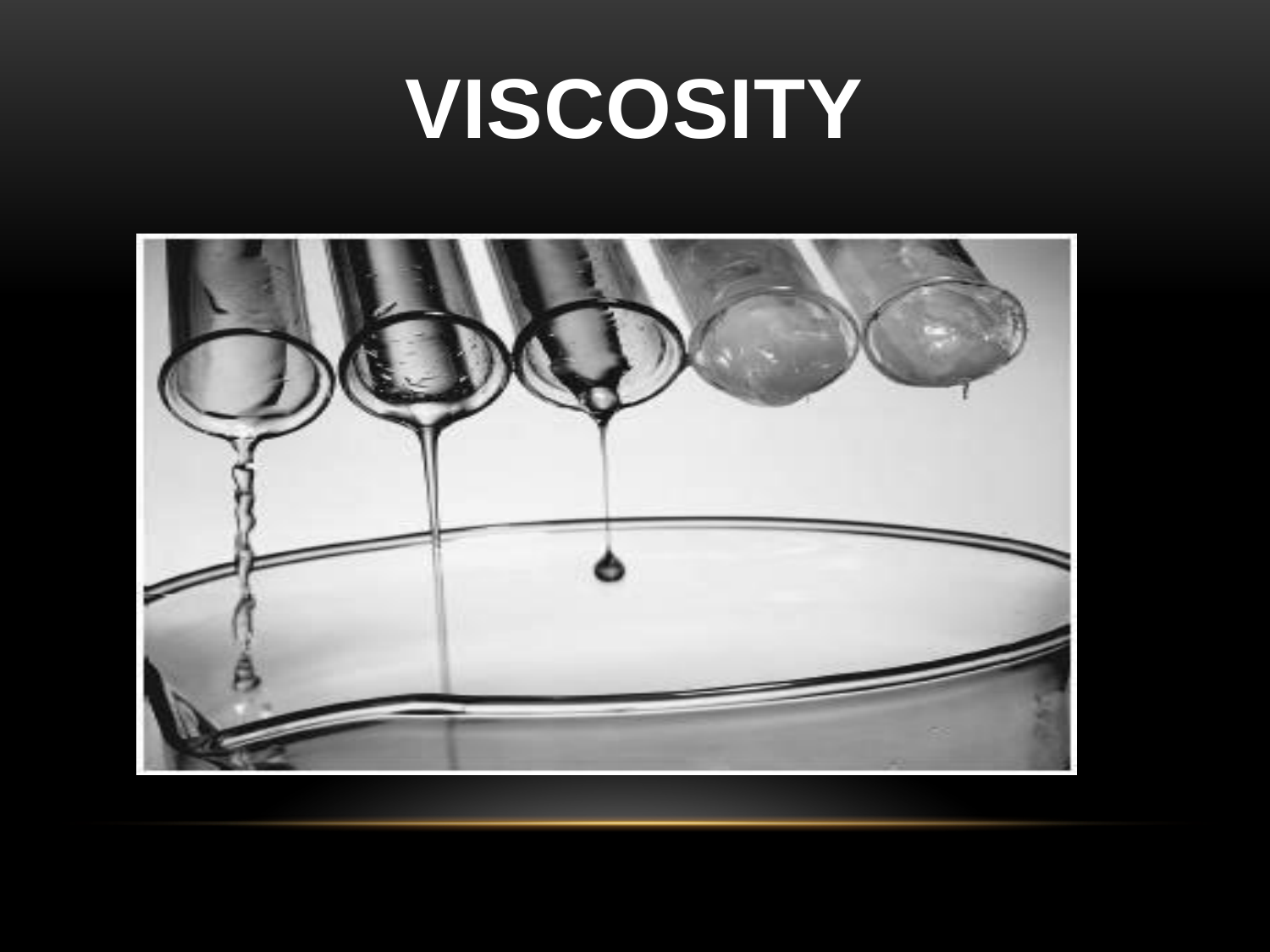## **GASES**

- **Most are invisible.**
- **Gas is matter that has NO definite shape or volume.**

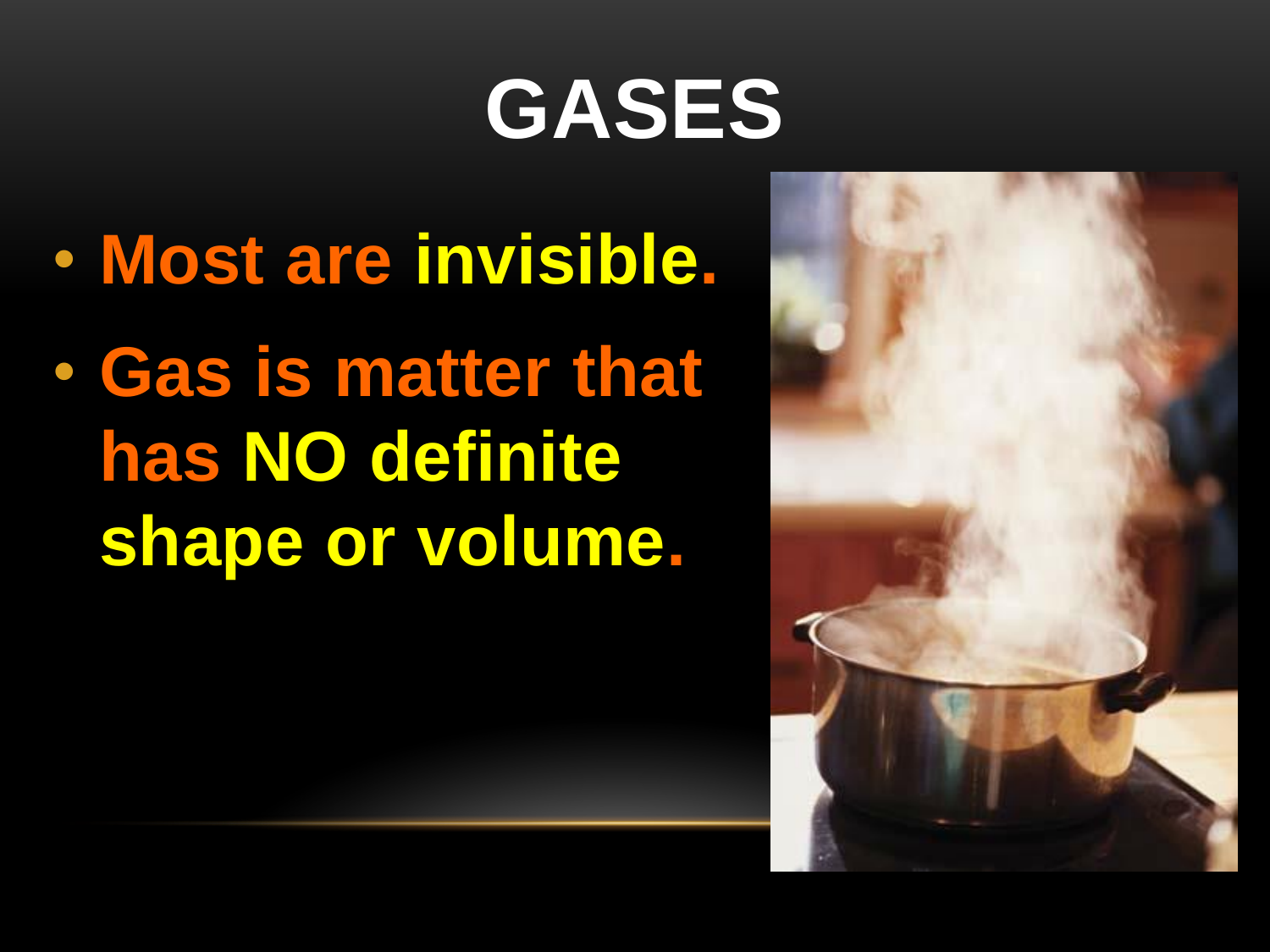#### **GASES**

- **Particles in a gas are far apart and move at high speeds in all directions.**
- **Gases can be compressed and expanded (ex: basketball in winter)**

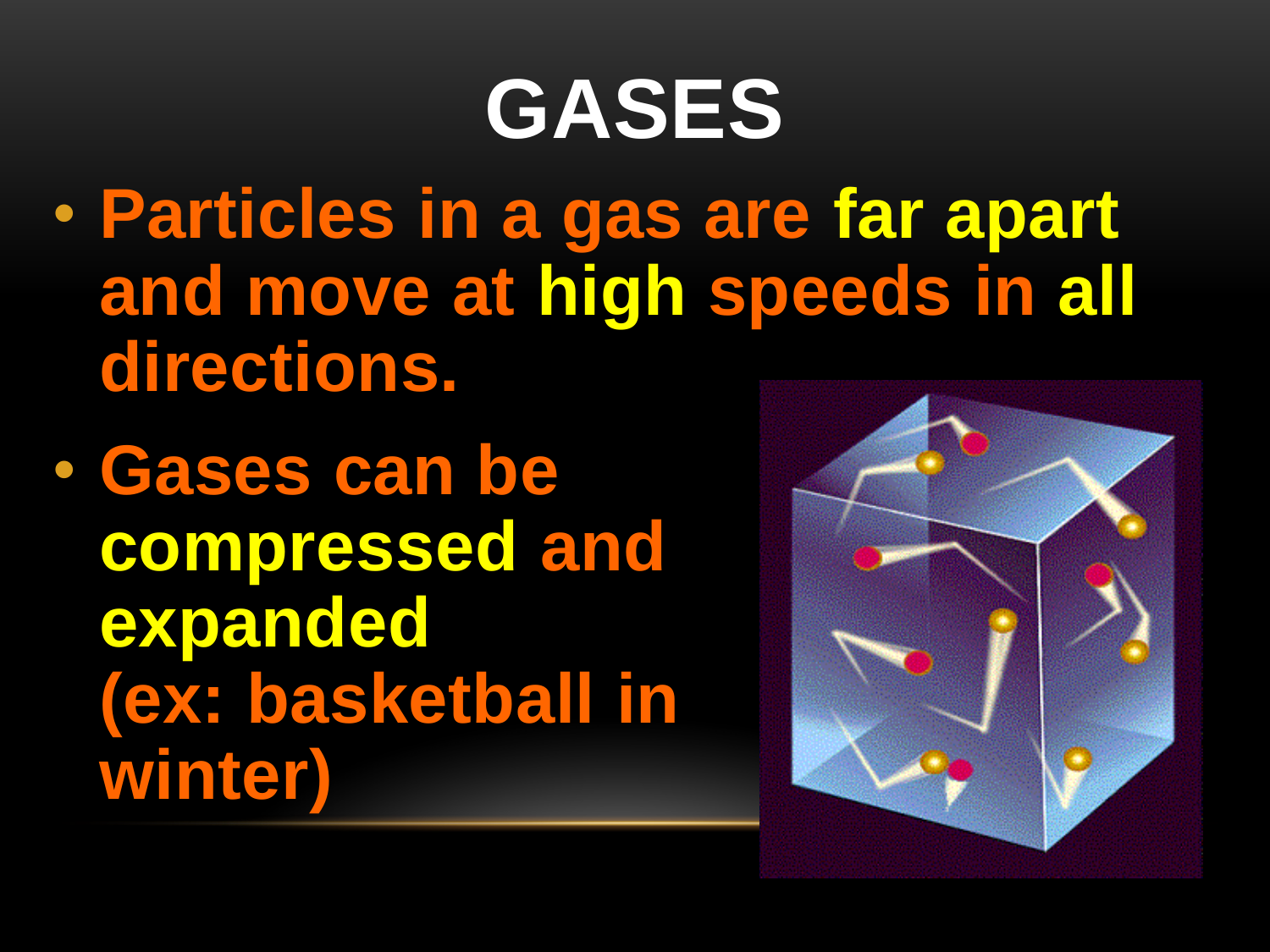## **PLASMAS**

- **Plasma occurs at extremely high temperatures.**
- **Found in stars, lightning, and neon lights.**

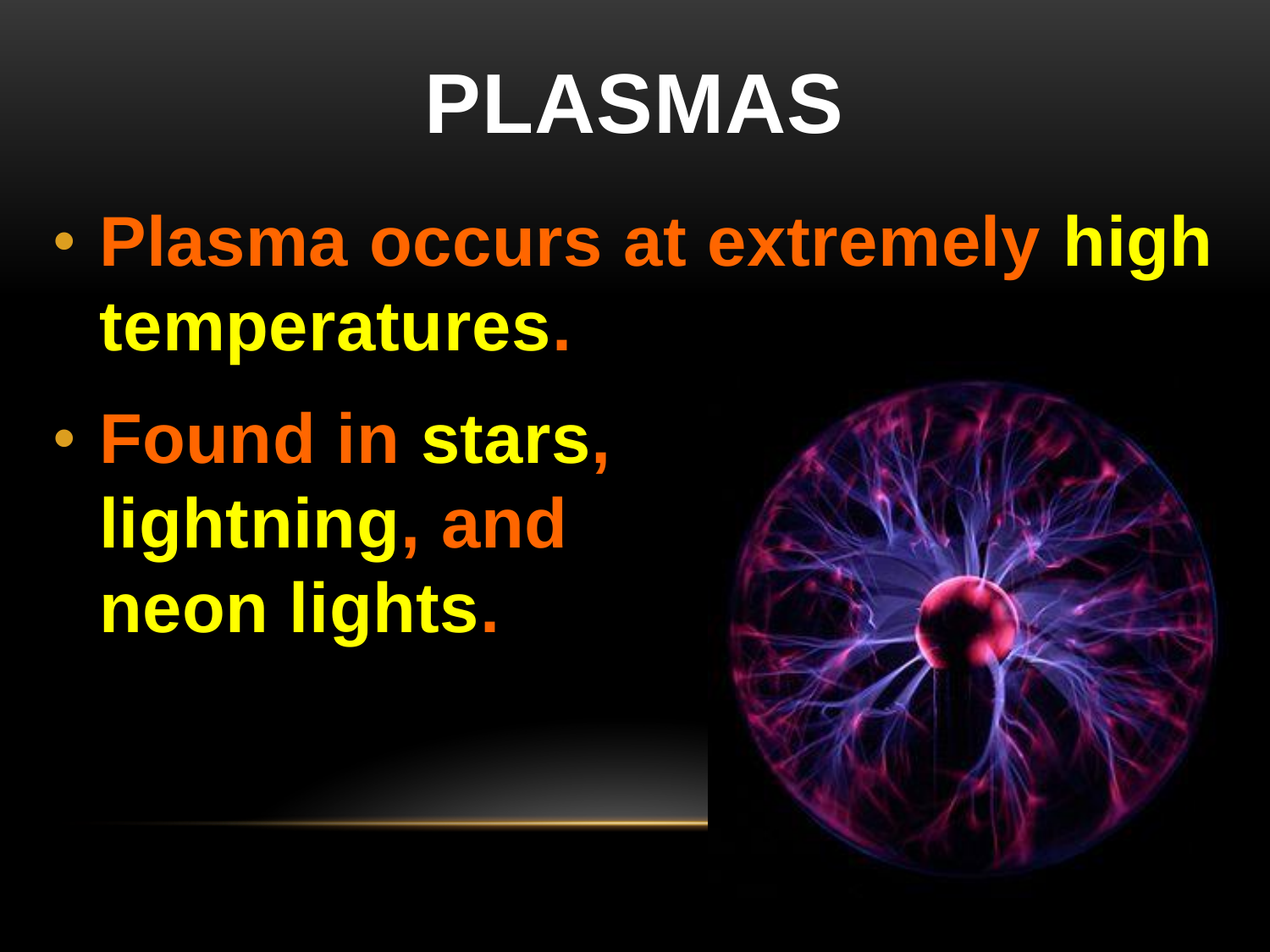|                             | Solid               | Liquid                    | Gas                               |
|-----------------------------|---------------------|---------------------------|-----------------------------------|
| Arrangement of<br>particles | Close together      | Close together            | Far apart                         |
|                             | Regular pattern     | Random arrangement        | Random arrangement                |
| Movement of particles       | Vibrate on the spot | Move around each<br>other | Move quickly in all<br>directions |
| Diagram                     |                     |                           | 000000                            |

**Barrowski** 

**Branch**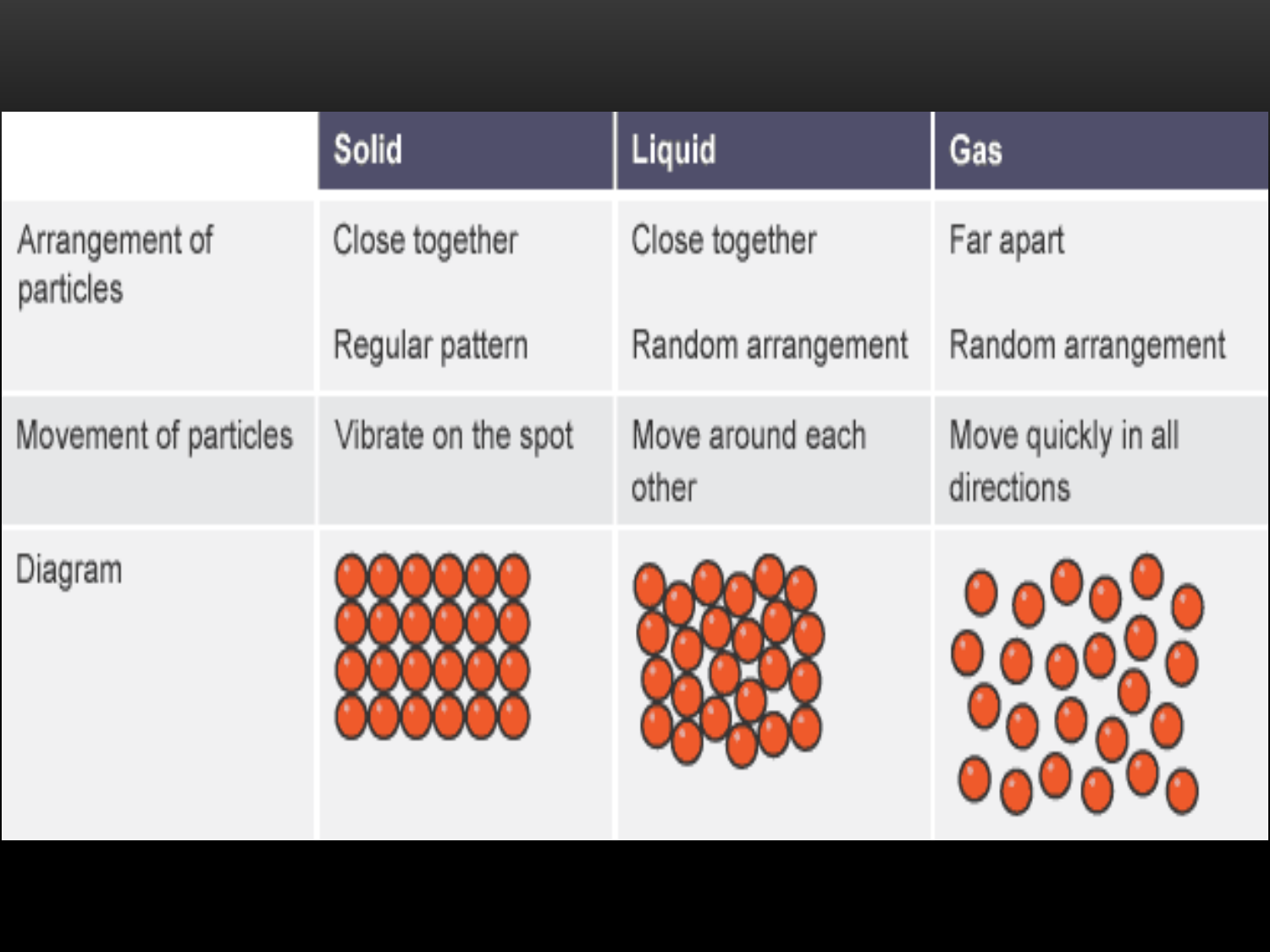## **TEMPERATURE**

- **Temperature is a measure of how fast the particles in an object are moving.**
- **Higher temperatures have faster moving particles.**

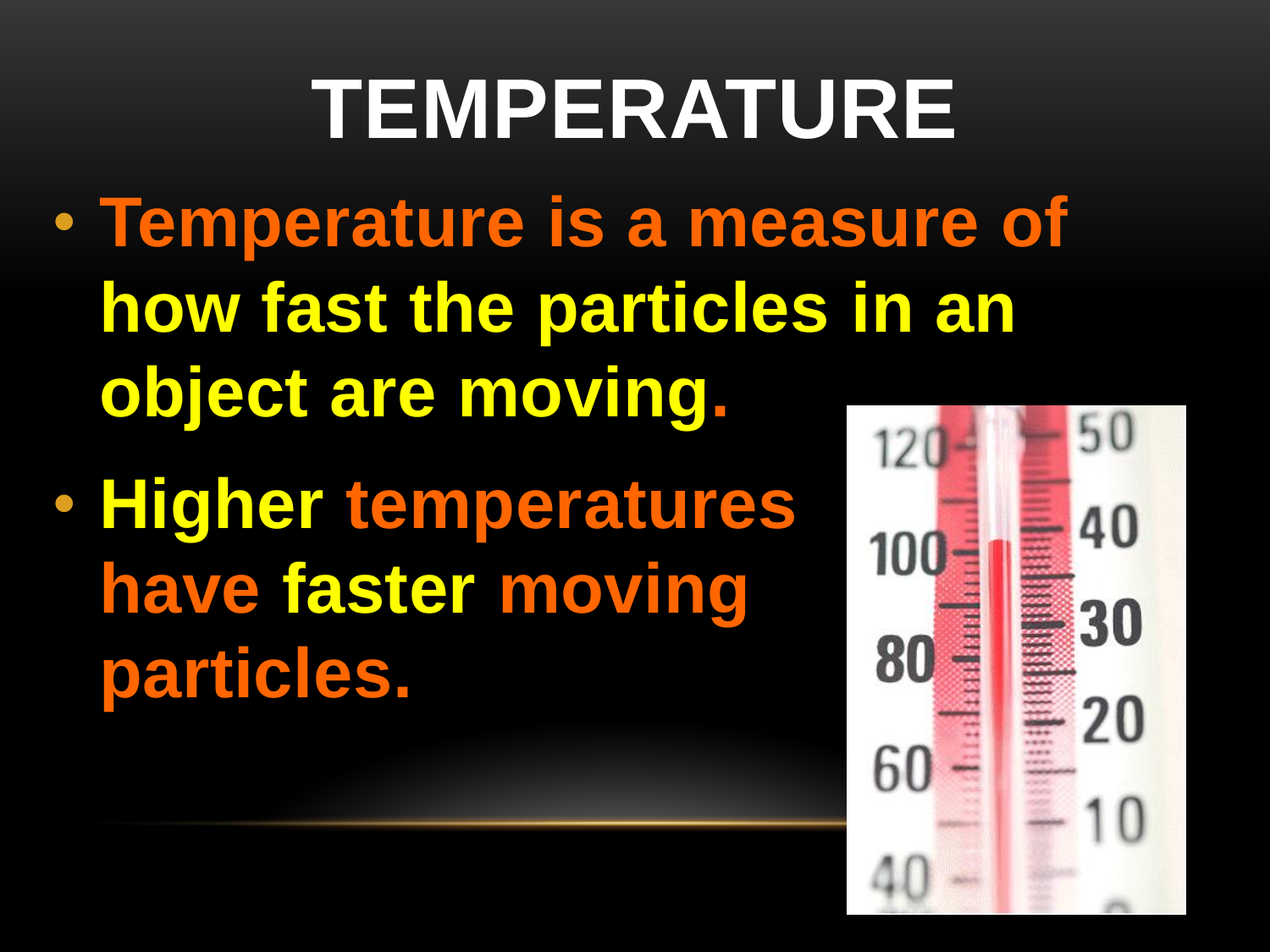## **HEAT**

• **Heat is the movement of thermal energy from a substance at a higher temperature to one at a lower temperature.**

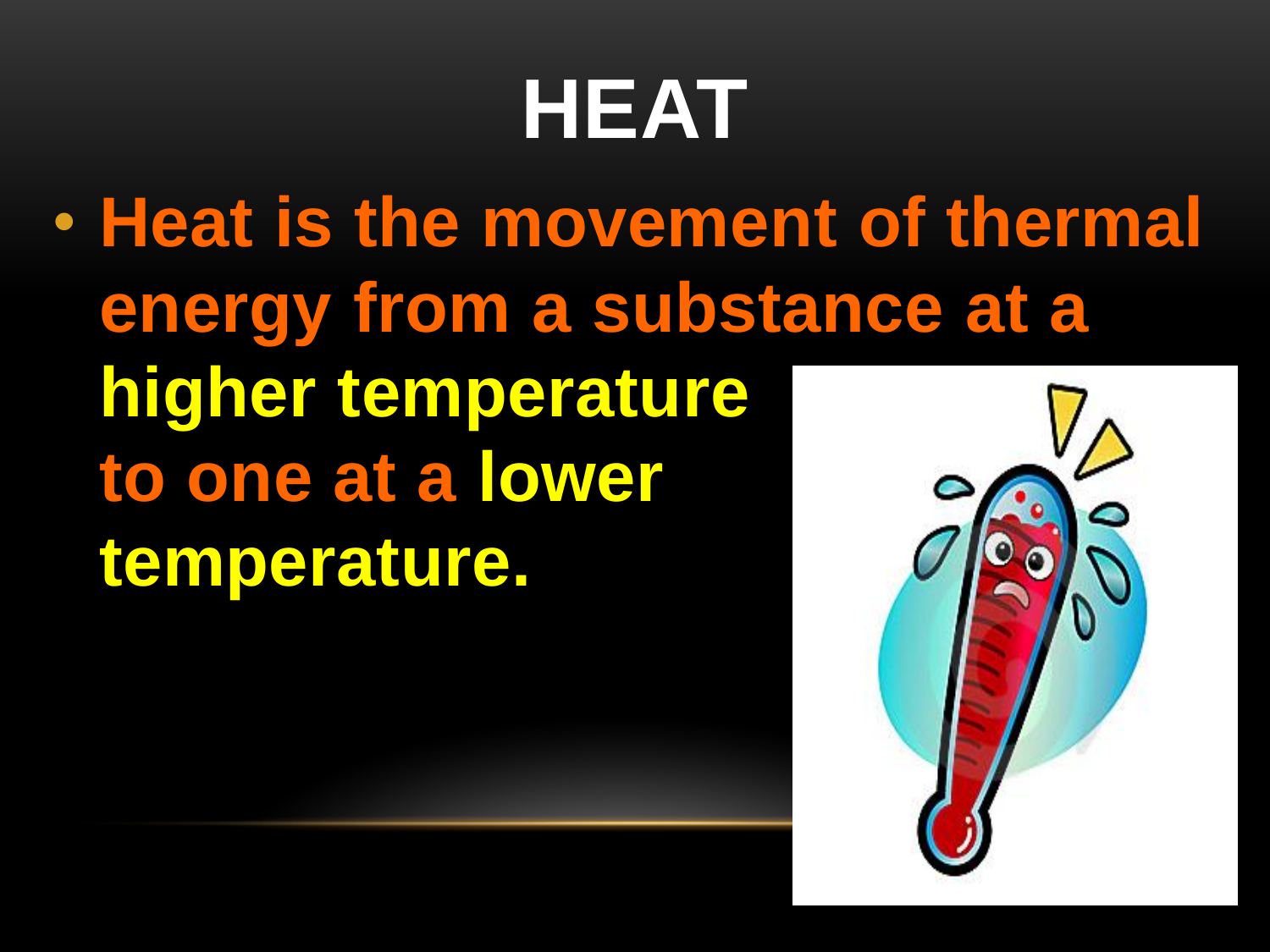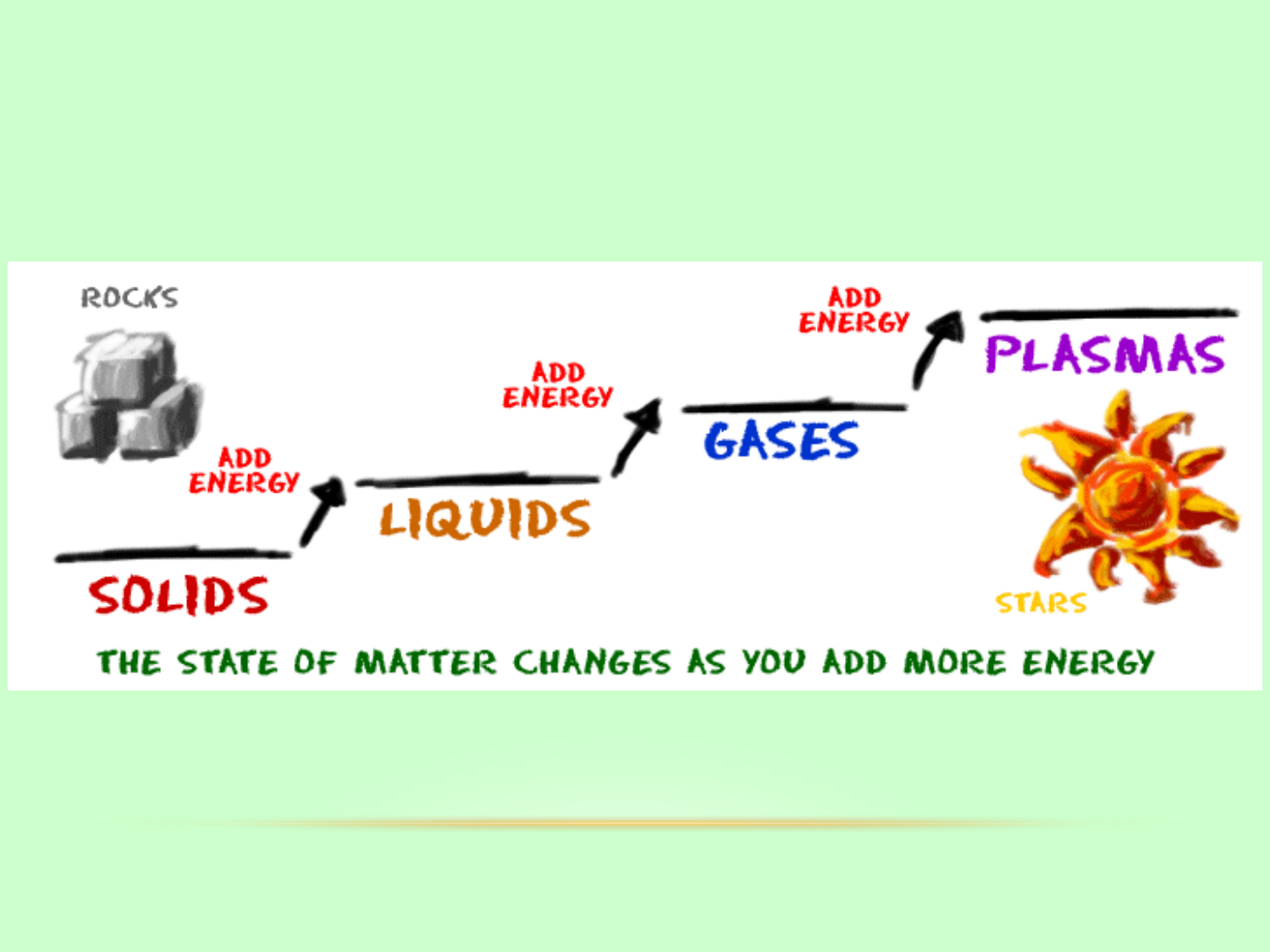## **CHANGES BETWEEN SOLID AND LIQUID STATES**

- **Melting – changing from a solid to a liquid.**
- **Melting occurs when a solid absorbs thermal energy and its temperature rises.**

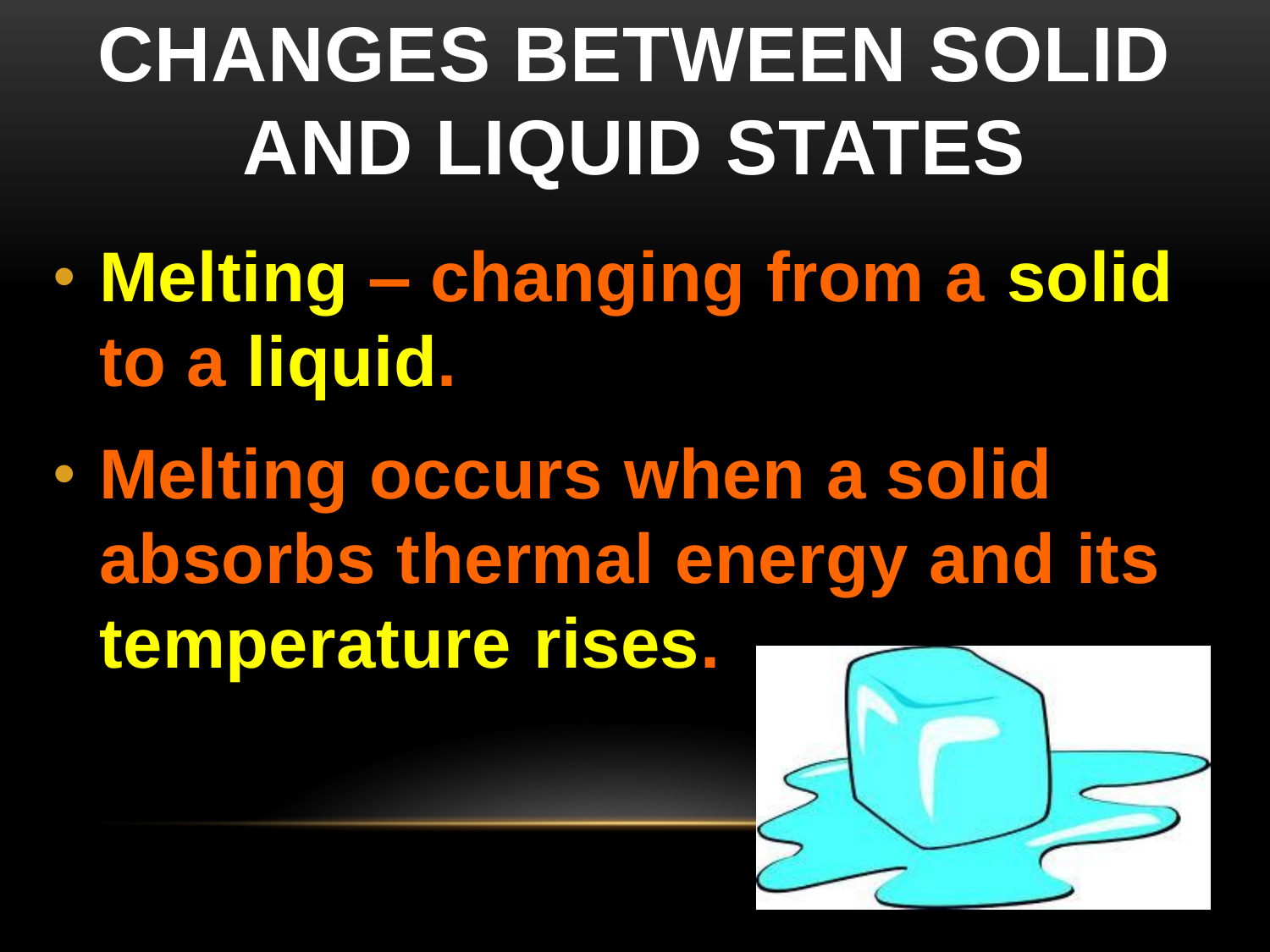## **CHANGES BETWEEN SOLID AND LIQUID STATES**

- **Freezing – changing from a liquid to a solid.**
- **As the liquid cools, it loses thermal energy and the particles slow down and come closer together.**

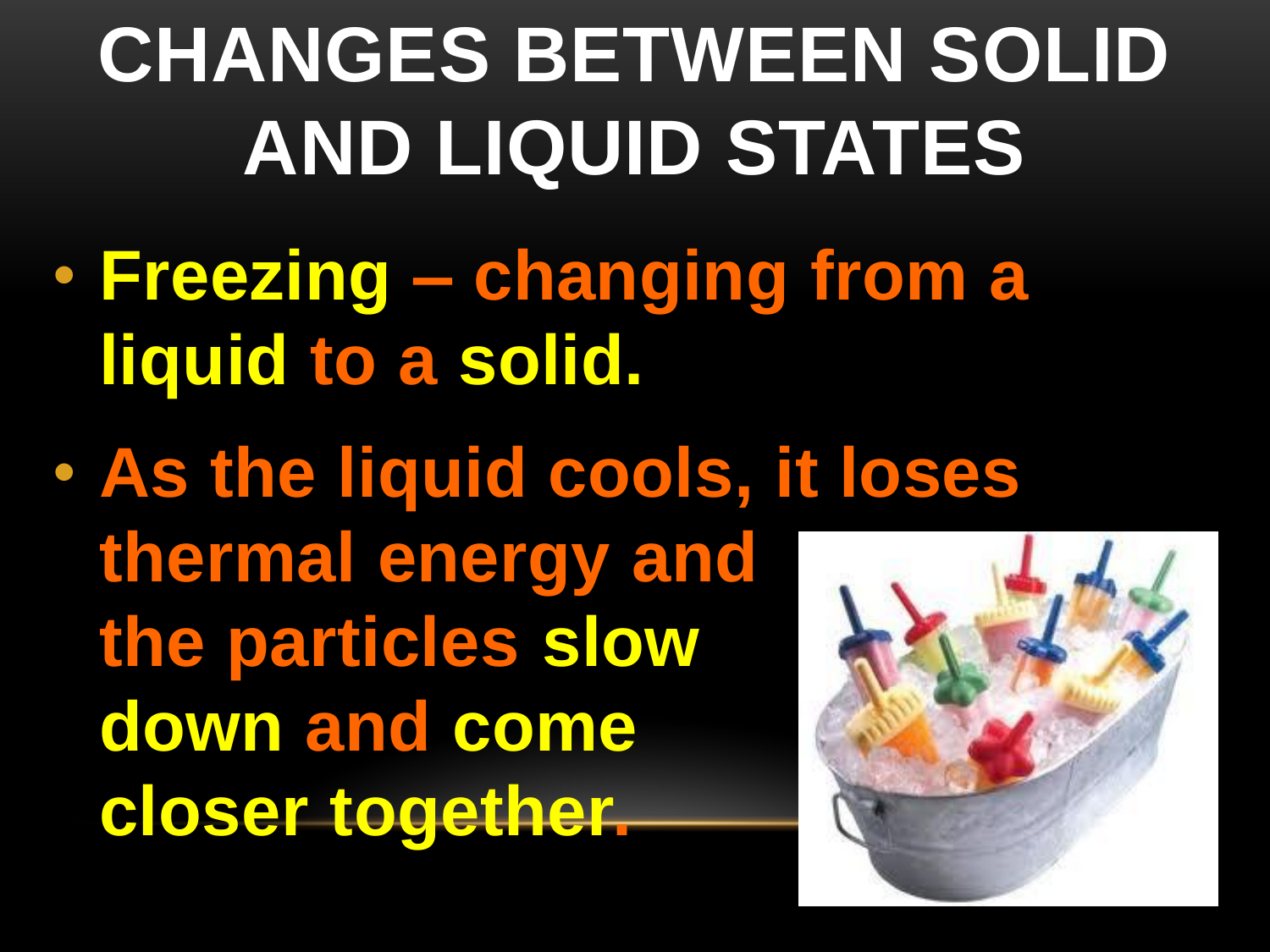#### **CHANGES BETWEEN LIQUID AND GAS STATES** • **Matter changes between a liquid and a gas states by vaporization and condensation.**

Heat is added to matter when liquids physically change state into gases

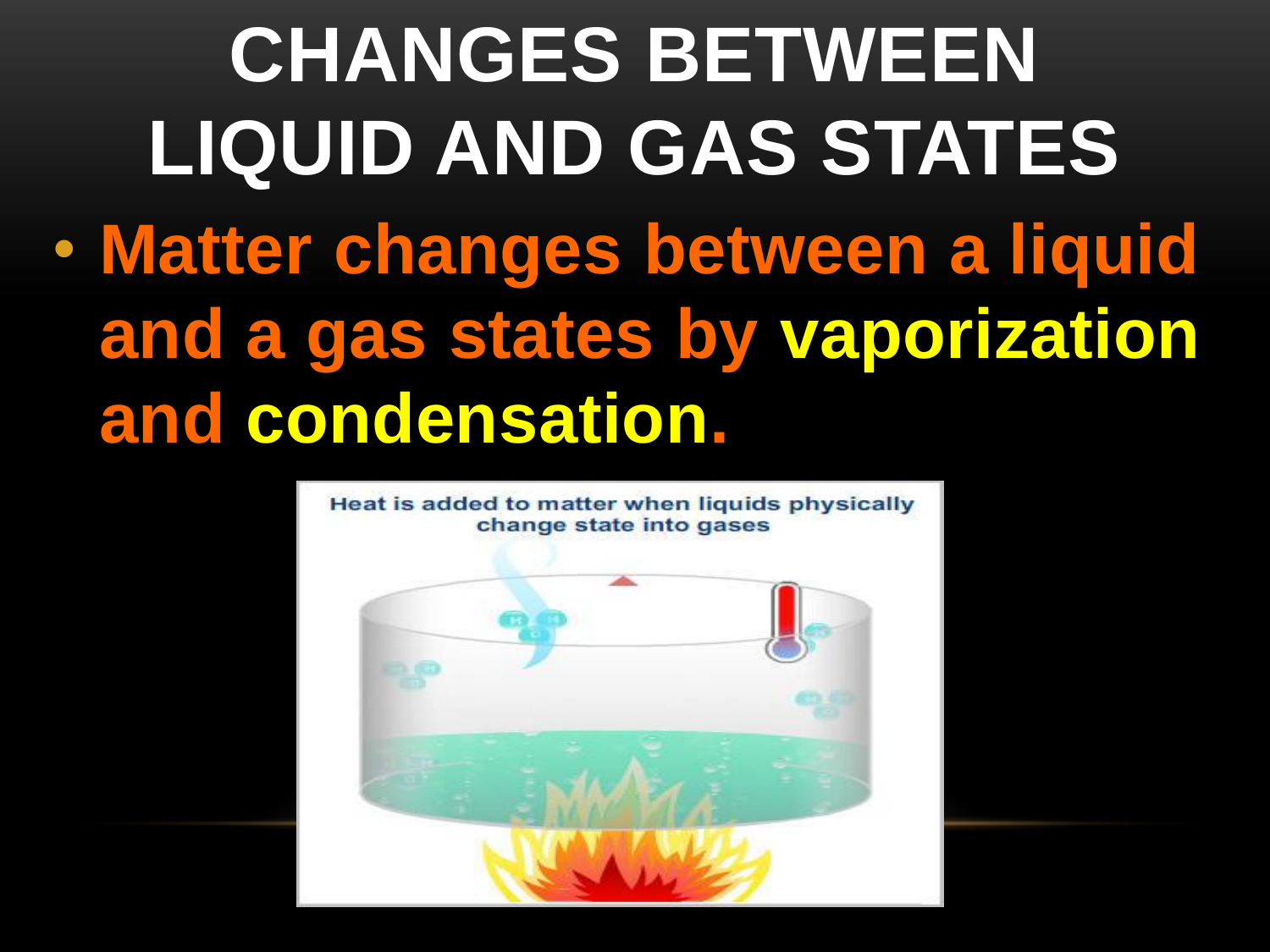#### **VAPORIZATION**

• **Vaporization – change from liquid to a gas.** 

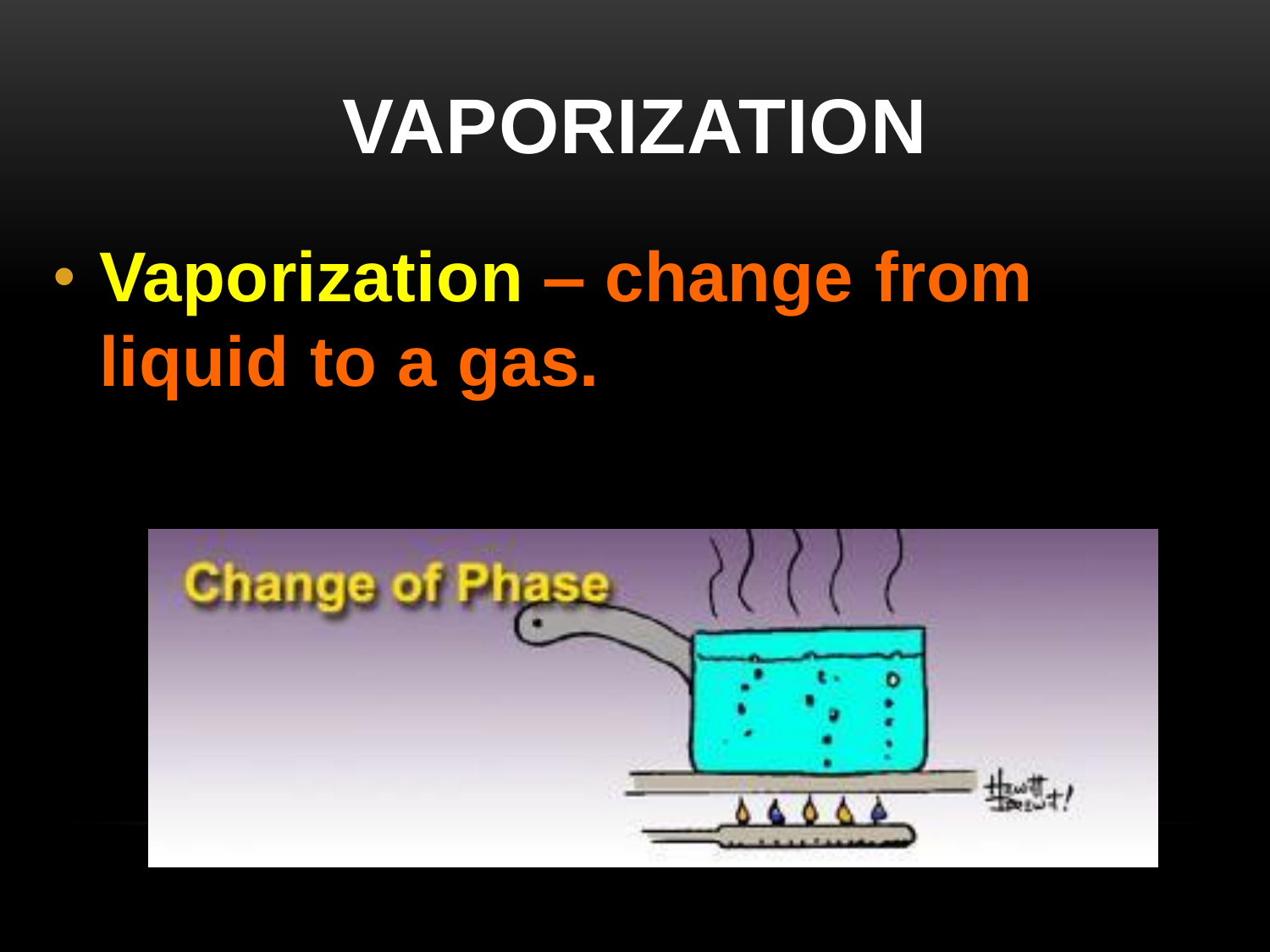#### **VAPORIZATION**

- **Evaporation – vaporization that takes place at the surface of a liquid.**
- **Boiling – vaporization that takes place below the surface of a liquid.**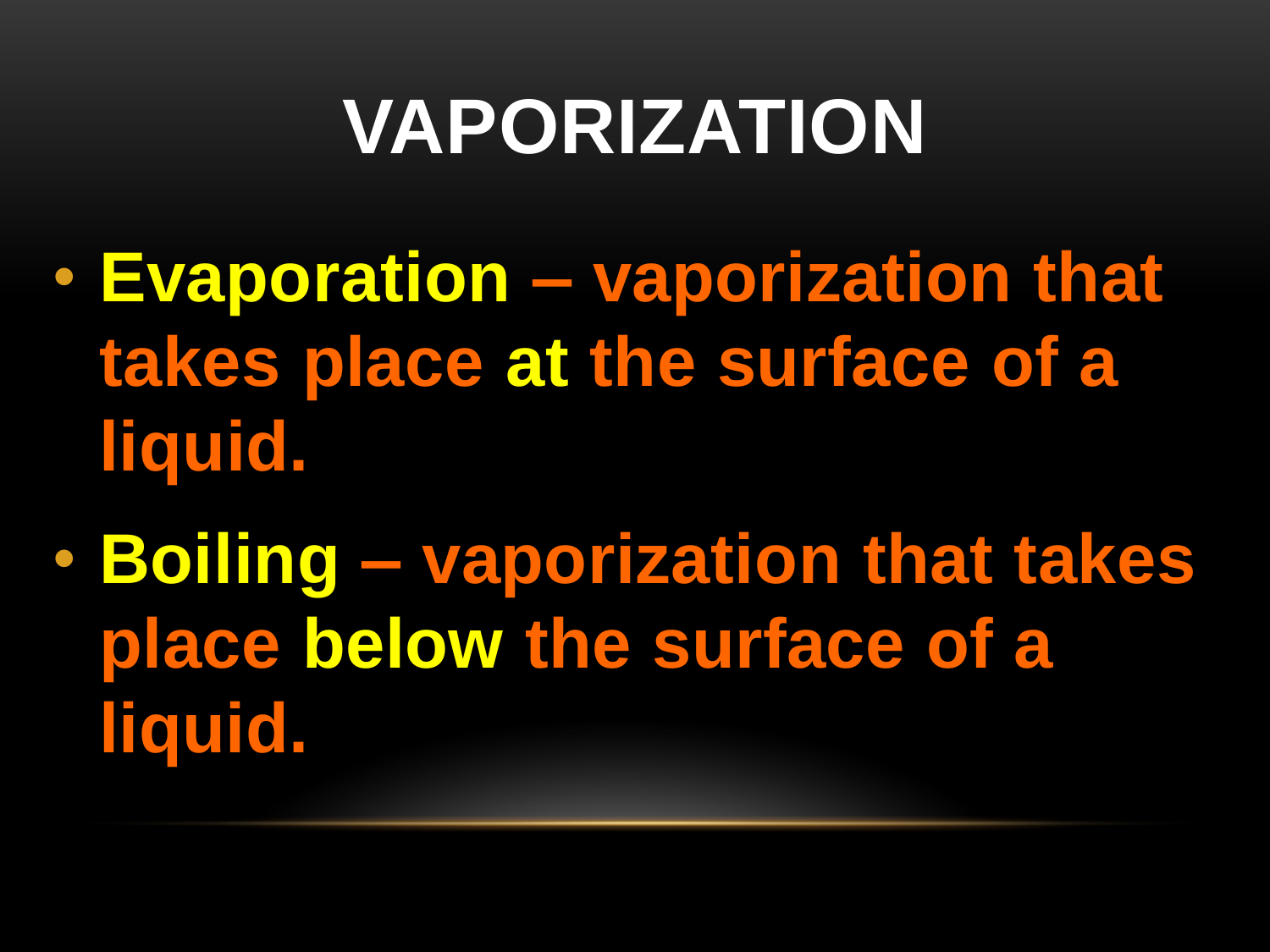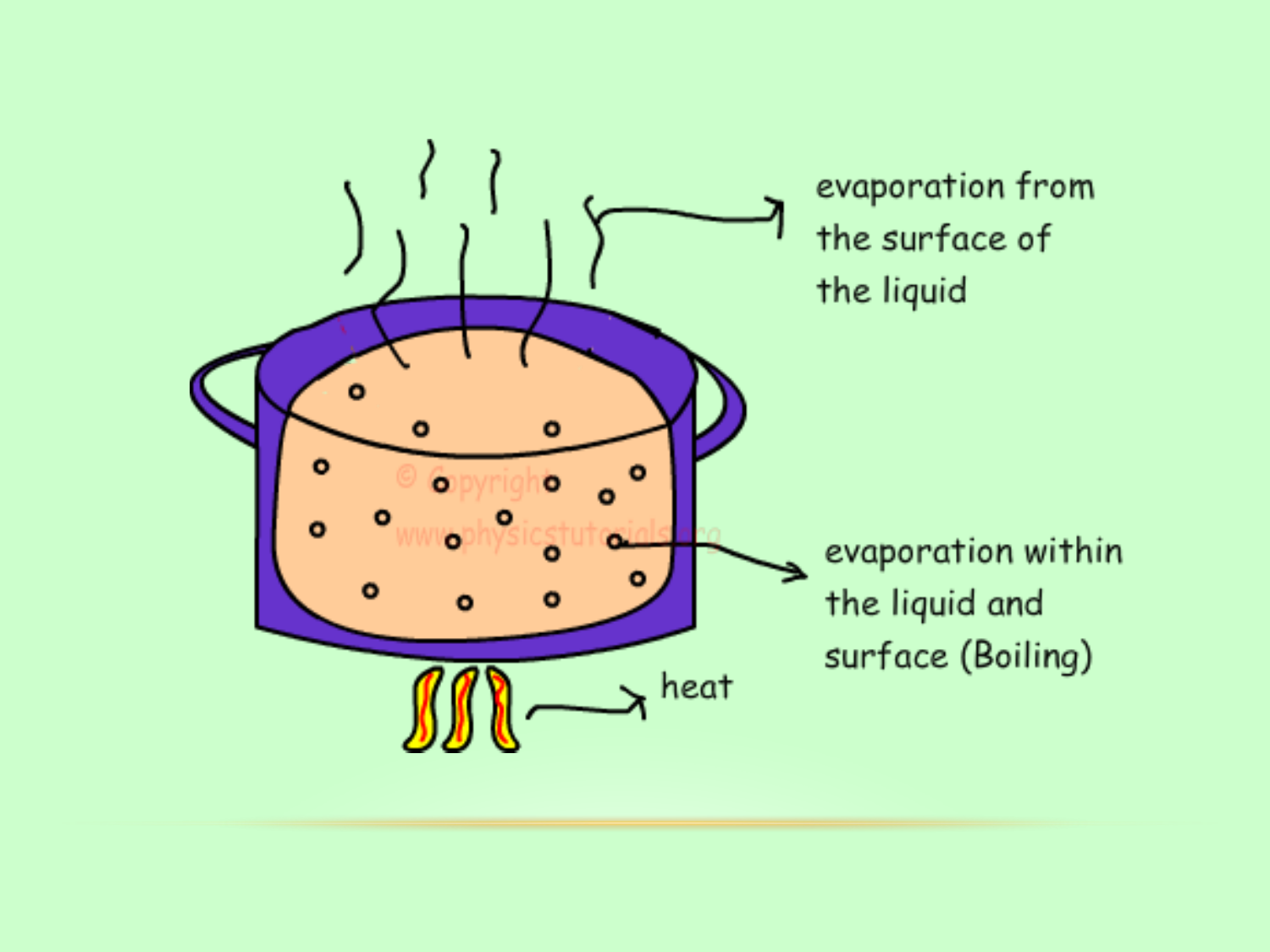#### **CONDENSATION**

- **Condensation - changing from a gas to a liquid.**
- **Opposite of vaporization.**

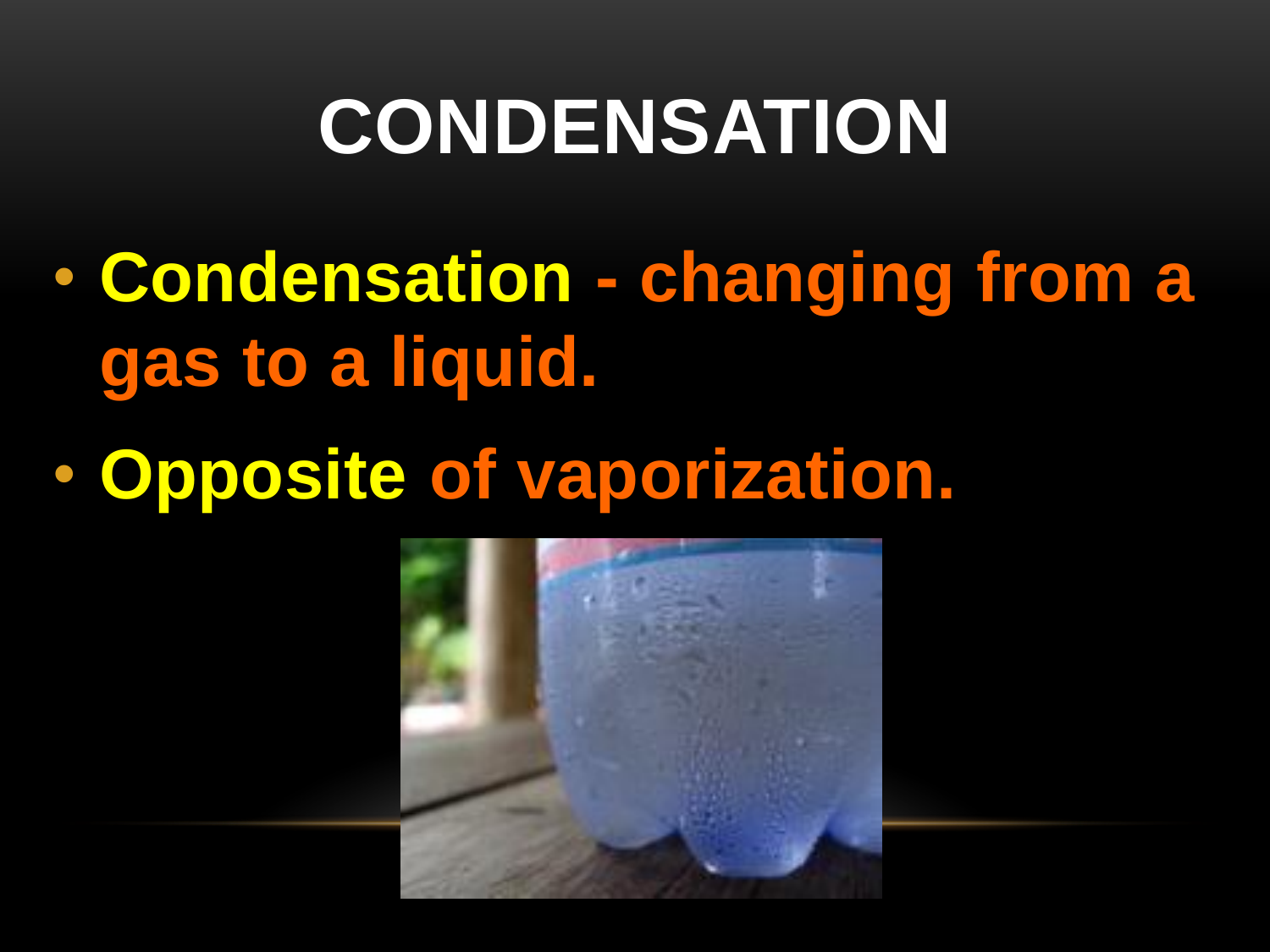#### **CHANGES BETWEEN THE SOLID AND GAS STATES**

- **Sublimation – substances change from the solid state to gas state without ever becoming a liquid.**
- **Ex: dry ice**

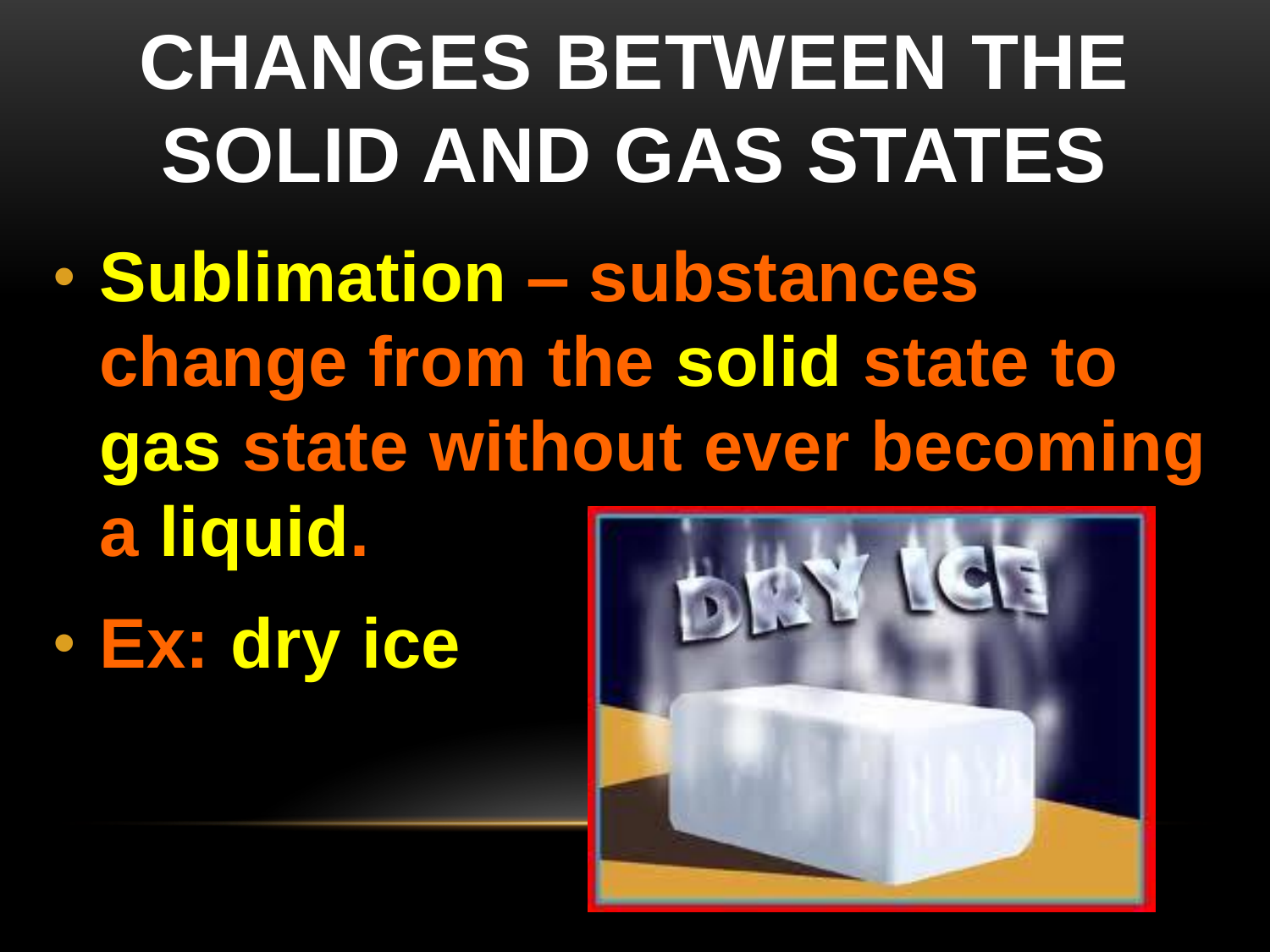#### **CHANGES BETWEEN THE SOLID AND GAS STATES**

- **Desublimation – substances change from the gas state to solid state without ever becoming a liquid.**
- **Ex: snow**

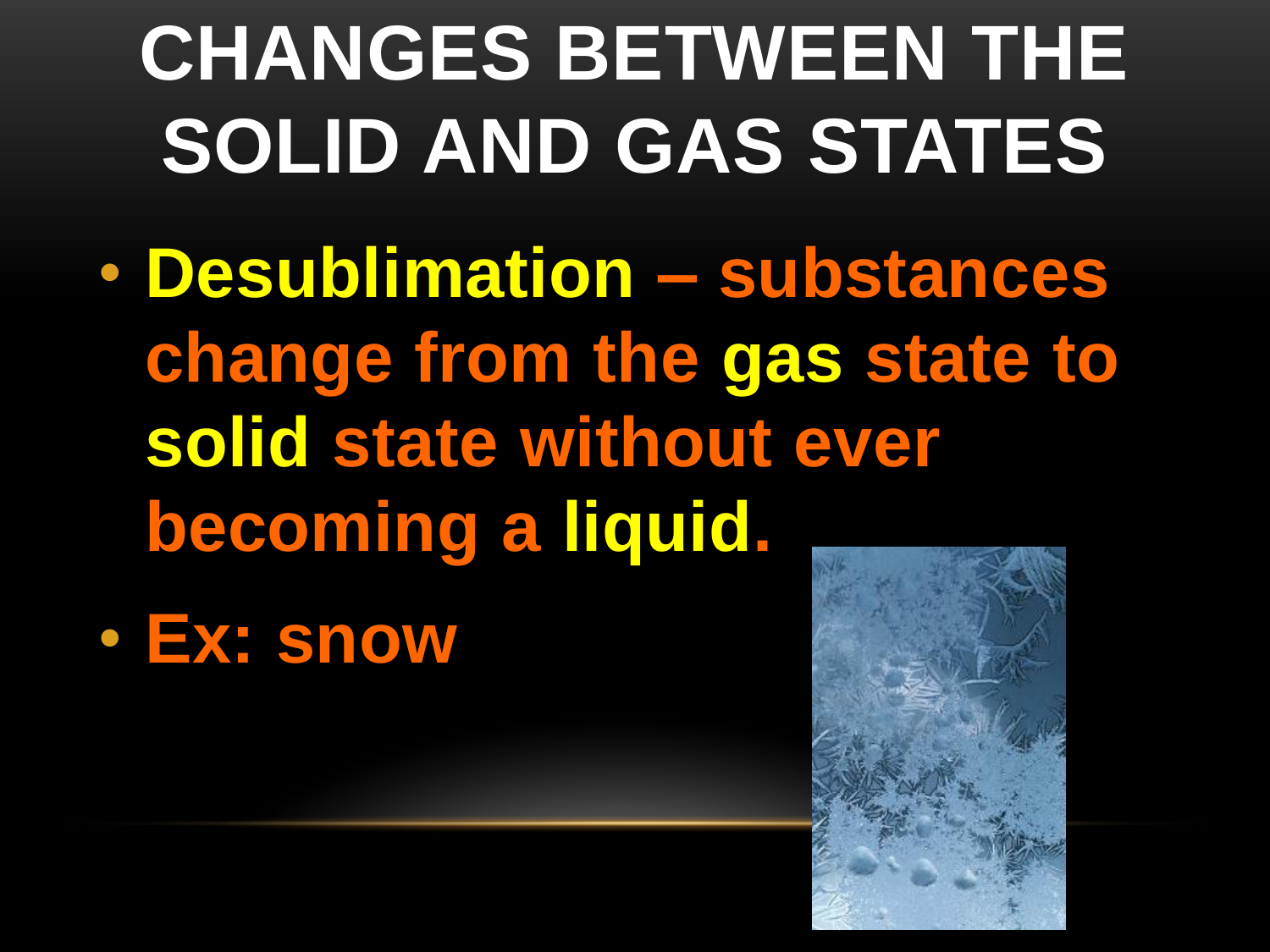## **PHYSICAL PROPERTIES** • **Can be observed or measured without changing the identity of the matter**

• **Five senses**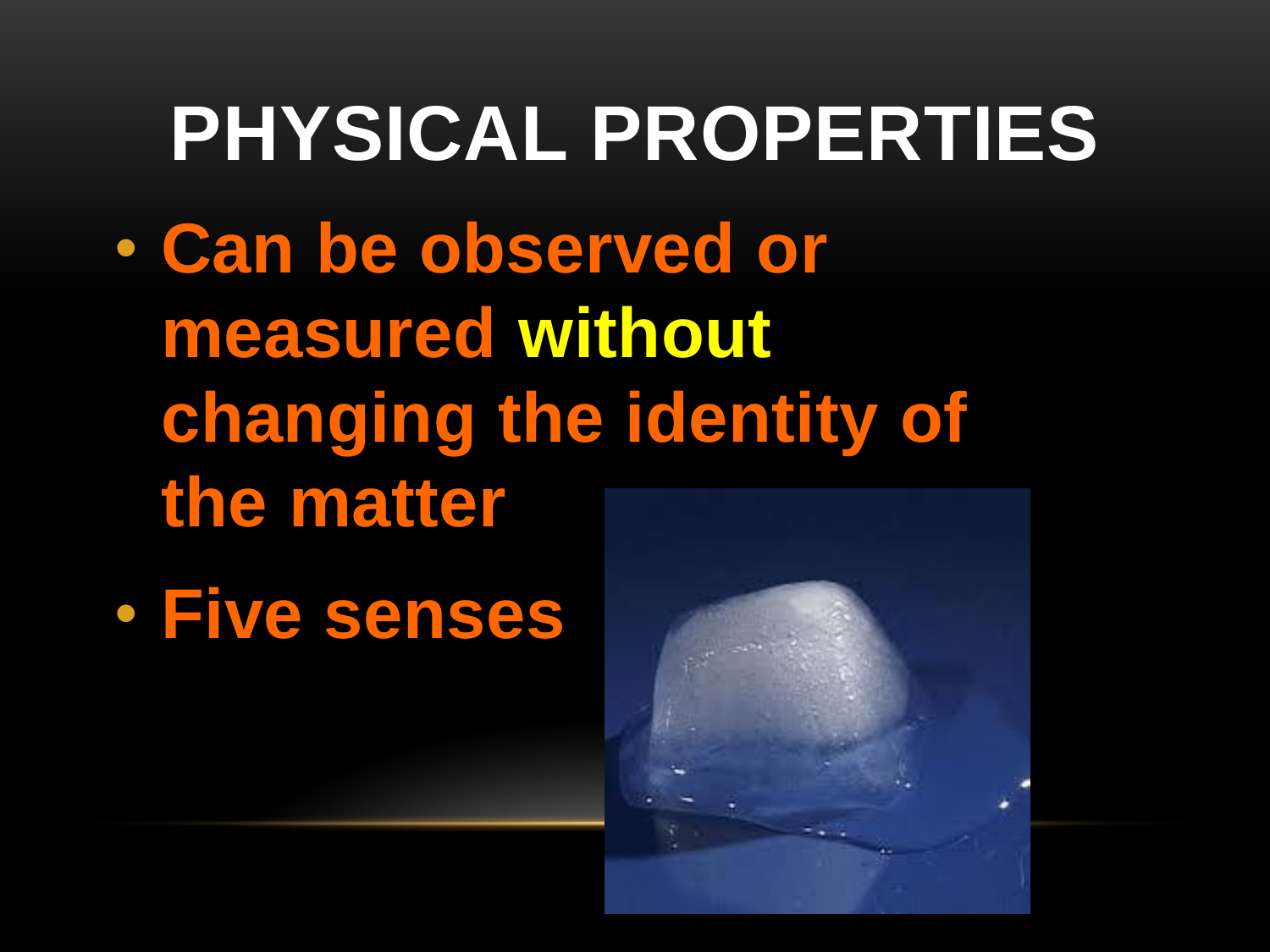#### **PHYSICAL PROPERTIES**

- **Mass, volume, density, color, odor, state, size, shape**
- **Hardness, texture, ability to conduct heat and electricity, solubility in water or alcohol**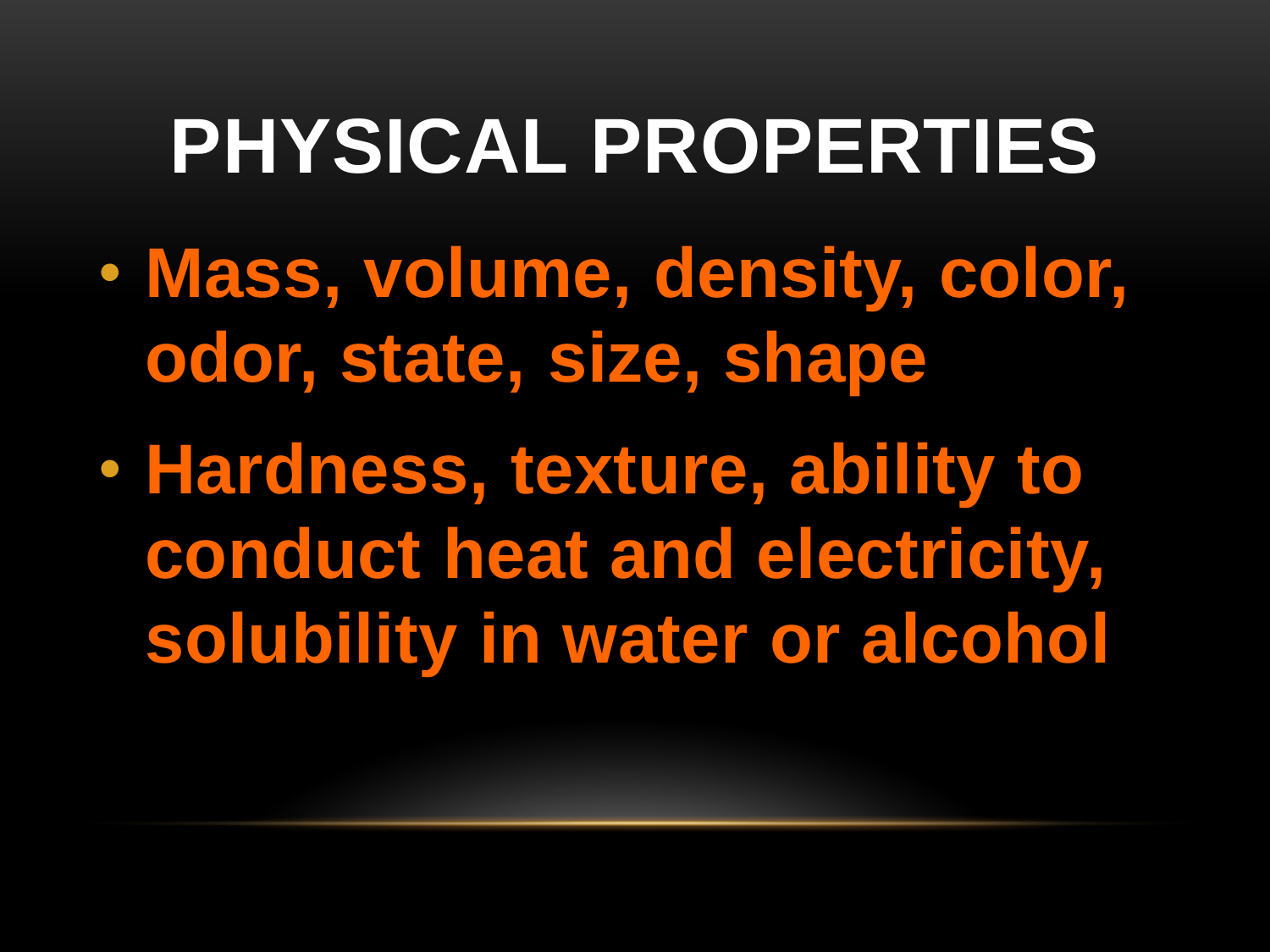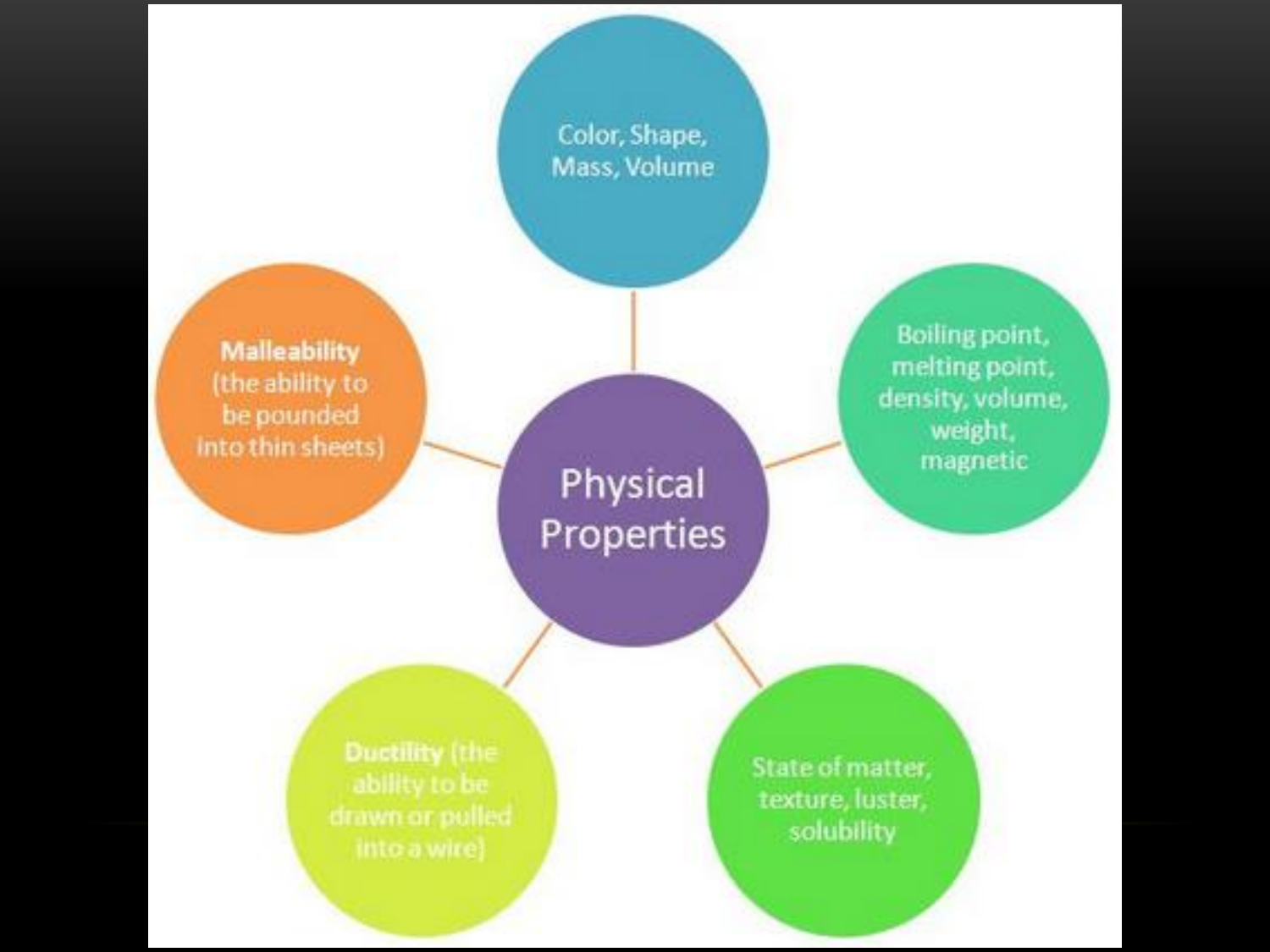#### **CHEMICAL PROPERTY**

- **Describes a substance based on its ability to change into a new substance with** *different* **properties**
- **EX: flammability, reactivity with acid, reactivity with water, stability**

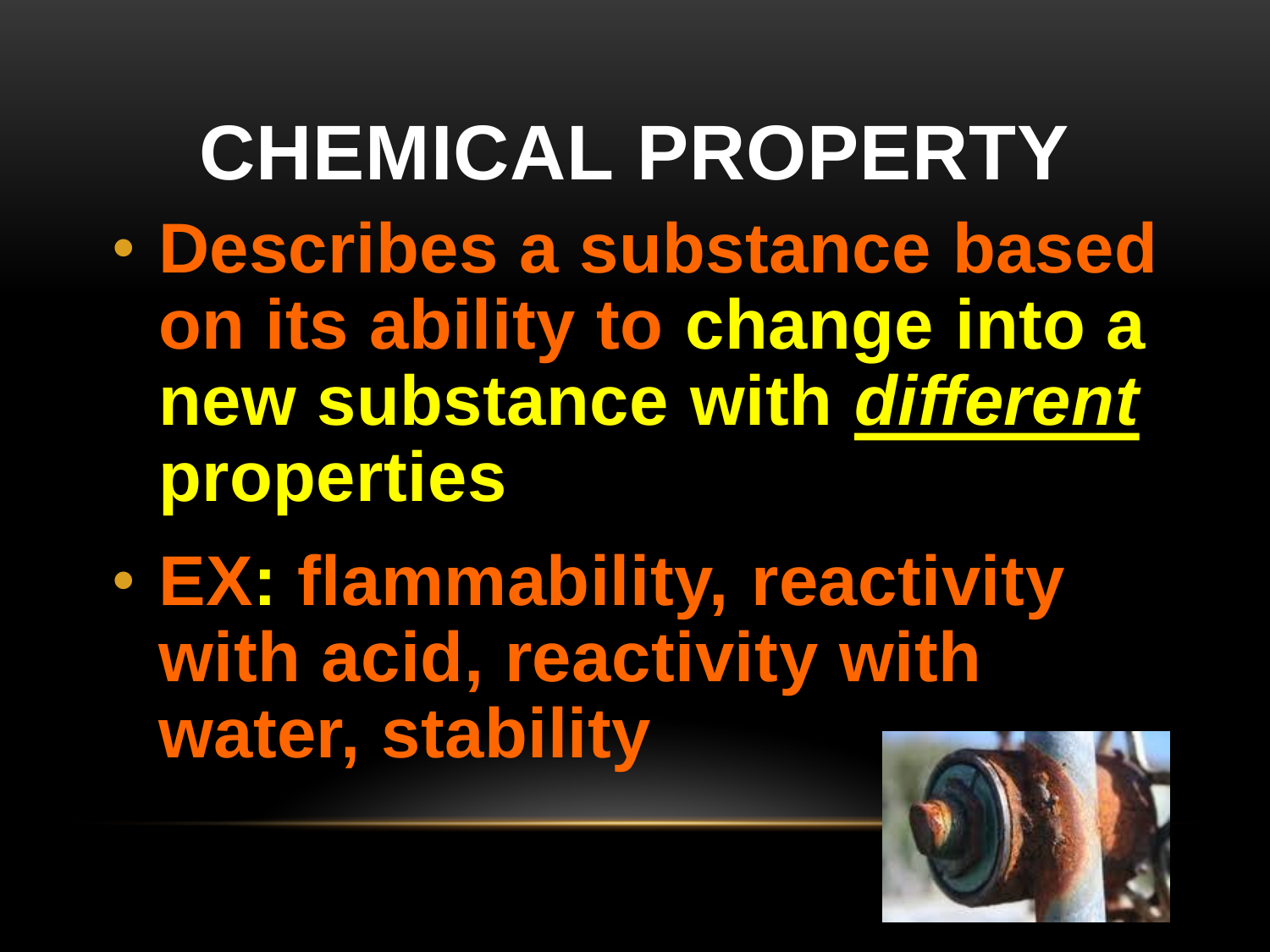#### **WAYS TO IDENTIFY A CHEMICAL CHANGE**

- **Unexpected Color Change**
- **Formation of a precipitate (solid)**
- **Temperature Change**
- **Gas Formed**
- **EX: Rust (oxidation), burning, milk & vinegar, ice pack**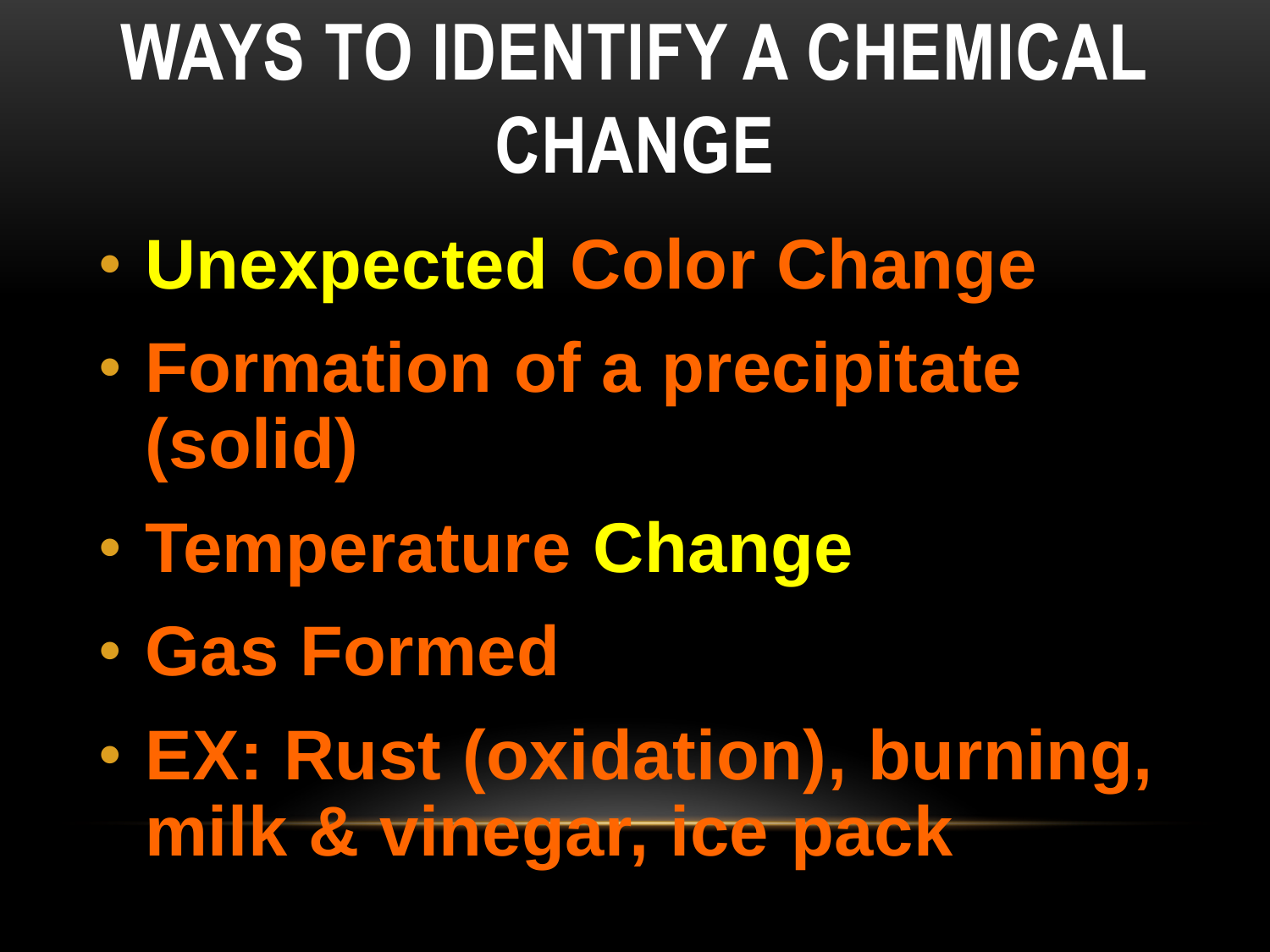Leaves turn color in the fall because of chemical changes in the leaves.





When you fry an egg, the heat changes it into different substances with different properties. For example, the clear liquid part turns into a white solid.

The logs in this campfire are slowly burning down to ashes. The ashes are composed of different substances than the logs. They have a different color and texture than wood.